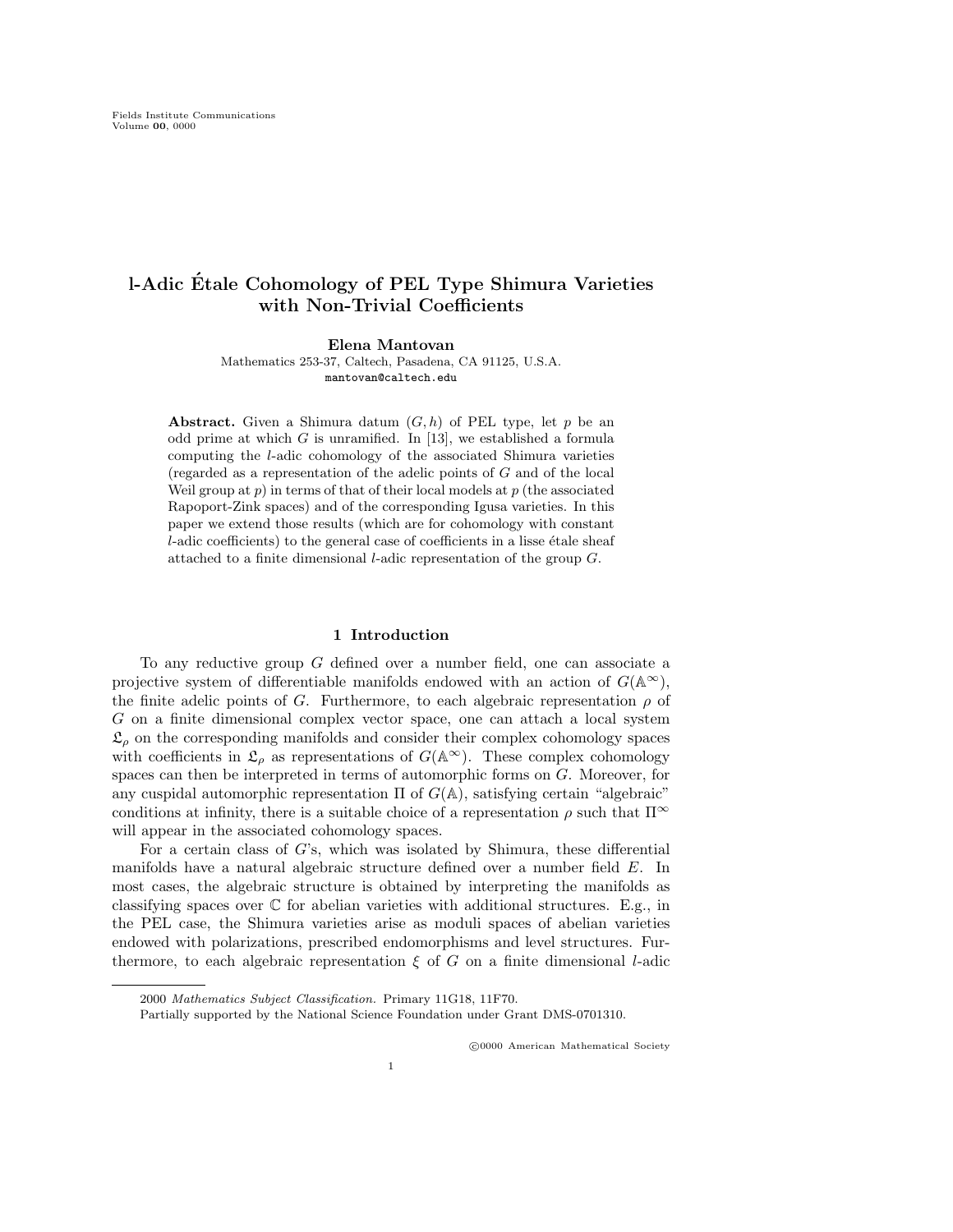vector space, one can attach a lisse étale *l*-adic sheaf  $\mathcal{L}_{\xi}$  on the corresponding varieties and their *l*-adic étale cohomology groups with coefficients in  $\mathcal{L}_{\xi}$  are naturally representations of  $G(\mathbb{A}^{\infty}) \times \Gamma_E$ , for  $\Gamma_E$  the absolute Galois group of E. Again, the finite component of a cuspidal automorphic representation  $\Pi$  of  $G(\mathbb{A})$ , satisfying certain algebraic conditions at infinity, will appear in some  $l$ -adic étale cohomology group for a suitable choice of  $\xi$ . A conjecture of Langlands predicts that the Galois representation associated to an "algebraic" cuspidal automorphic representation Π of  $G(\mathbb{A})$  under the (conjectural) global Langlands correspondences can be detected by looking at the  $\Pi^{\infty}$ -isotypic component  $\Sigma_{\Pi}$  of these cohomology spaces. In view of the compatibility between global and local Langlands correspondences, one also expects that, for any prime number p, the restriction of  $\Sigma_{\Pi}$  to  $W_{E_v}$ , the local Weil group at a prime  $v|p$ , depends only on the p-adic component of  $\Pi$ .

This latter prediction is the main motivation for our work, which focus on the study of the *l*-adic étale cohomology groups of Shimura varieties of PEL type as representations of  $G(\mathbb{A}^{\infty}) \times W_{E_v}$ , for v a prime of E dividing a fixed prime number  $p$  which we assume to be unramified for the group  $G$ . More precisely, in this paper we compute the  $l$ -adic étale cohomology groups of the Shimura varieties, with coefficients in  $\mathcal{L}_{\xi}$  (for  $\xi$  an irreducible finite dimensional *l*-adic representation of G), in terms of the *l*-adic étale cohomology groups of their local models, constructed by Rapoport and Zink, and those of the associated Igusa varieties. The latter are classifying spaces for abelian varieties in positive characteristic, whose defining moduli problems are closely related to those of the Shimura varieties. In the resulting formula, both the actions of the  $p$ -adic points of  $G$  and of the local Weil group are trivial on the  $l$ -adic étale cohomology groups of the Igusa varieties but not on those of the Rapoport-Zink spaces. Moreover, only the  $l$ -adic étale cohomology groups of the Igusa varieties have coefficients in a local system depending on  $\xi$  (namely, the pullback of  $\mathcal{L}_{\xi}$ ) while those of the Rapoport-Zink spaces have trivial *l*-adic coefficients. These two facts make the formula heuristically compatible with Langlands' conjecture, in the sense explained above, and also with a conjecture of Kottwitz which predicts that the local Langlands correspondences at  $p$  (for the groups  $G$ 's in the class considered in this papers) are realized by the  $l$ -adic étale cohomology of the Rapoport-Zink spaces, with trivial coefficients.

We remark that a special case of this formula, namely the case when  $\xi$  is the trivial representation, was previously established in [13]. The goal of this paper is to generalized those results to any  $\xi$ . In view of the general philosophy, the case of *l*-adic étale cohomology with constant coefficients is too restrictive for most applications.

1.1 Outline. Our strategy closely follows that of [13], where the final formula (in the case of trivial l-adic coefficients) is deduced by results about the local geometry of the Shimura varieties at the chosen prime  $v|p$ . In particular, the formula in [13] can be regarded as an application of the appropriate Hochschild-Serre spectral sequence and Künneth formula, and reflects a description of (a stratification of) the Shimura varieties at  $v$  as quotients by the action of a group of the products of their local models and Igusa varieties. Similarly, the formula with non-constant coefficients proved in this paper (and more precisely, its special case for  $\xi$  the standard representation) reflects analogous statements about the local geometry at  $v$  of the universal abelian scheme over the Shimura varieties (and its multi-self-products).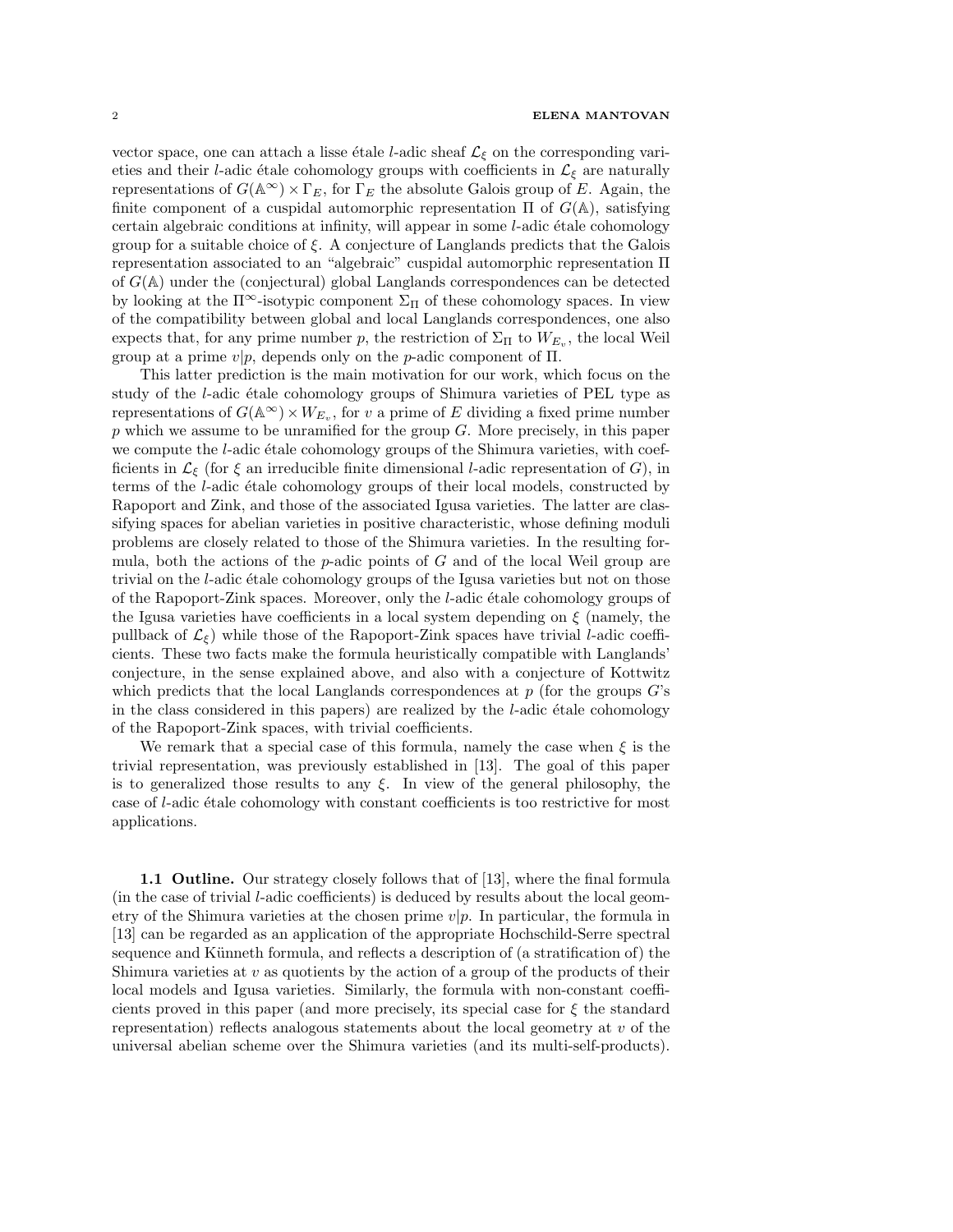In particular, we prove that the universal abelian schemes over the Shimura varieties at v and those over the Igusa varieties become isogenous once pull-backed over the products of the Rapoport-Zink local models and Igusa varieties.

We remark that while it would be possible to reproduce in this new context all of the constructions of [13], we chose not to. Instead, we preferred to deduce the new results from those in [13].

In section 2, we recall results and constructions from the theory of integral models of Shimura varieties of PEL type, following [10] for the cases of good reduction and [13] for the general cases. In section 3, we state the main theorem of this paper and outline a strategy for its proof. In section 4, we show that the general case of this theorem can be deduced from a special case, namely the case of  $\xi$  the standard representation. Finally, in section 5, we prove the latter case.

Throughout the paper, our notations follows those in [7] and [13].

1.2 Acknowledgement. I would like to thank R. Taylor, M. Harris and S.W. Shin for their interest in my work and for stimulating discussions, and the referee for helpful comments and useful suggestions.

# 2 Shimura varieties of PEL type

2.1 Integral models at unramified primes. In this section, we recall the definition of Shimura varieties of PEL type as moduli spaces for abelian varieties with additional structures. We focus in particular on the cases of good reduction at a chosen prime  $p$ . Our exposition follows [10] (section 5, pp. 389–392) and we refer to it for details. A warning about notations: in certain cases the moduli spaces here described are not the canonical models of the corresponding Shimura varieties but disjoint unions of finitely many copies of them (see [10], Sec. 8, pp. 398–400). In the following, we will ignore this issue and refer to these moduli spaces as Shimura varieties.

2.1.1 We fix data of the following type:

- $B$  a finite dimensional simple algebra over  $\mathbb{Q}$ ;
- $*$  a positive involution on B over  $\mathbb{Q}$ ;
- $\bullet$  V a nonzero finitely generated left B-module;
- $\langle , \rangle$  a non degenerate Q-valued ∗-hermitian alternating pairing on V.

To the above data, we associate an algebraic group  $G$  over  $\mathbb Q$  as follows. We define  $G$  as the group of the B-linear automorphisms of  $V$  which preserve the pairing  $\langle , \rangle$  up to scalar multiple, i.e. for any Q-algebra R

$$
G(R) = \{(c, g) \in R^{\times} \times \text{Aut}_{B \otimes_{\mathbb{Q}} R}(V \otimes_{\mathbb{Q}} R) | \langle gv, gw \rangle = c \langle v, w \rangle \text{ for all } v, w \in V \otimes_{\mathbb{Q}} R \}.
$$

In this paper we are occupied with the class of Shimura varieties associated with an algebraic group  $G$  of this form. These varieties are called of PEL type. We remark that any group  $G$  of this form is equipped with a canonical homomorphism  $\nu: G \to \mathbb{G}_m$ , which to a B-linear automorphism of V preserving the pairing  $\langle , \rangle$  up to scalar multiple associates the latter, i.e. for any  $\mathbb Q$ -algebra R and any element  $(c, q) \in G(R)$  we define  $\nu(R)(c, q) = c$ .

Let  $(G, h)$  be a Shimura datum associated with some data  $(B, \ast, V, \langle , \rangle)$  as above. As usual, h denotes a conjugacy class of cocharacters  $\mu_h : \mathbb{G}_m \to G_{\mathbb{C}}$  satisfying the appropriate positivity condition. Then, the Shimura field  $E = E(G, h) \subset \mathbb{C}$ , associated with the pair  $(G, h)$ , is the field of definition of the isomorphism class of the complex representation  $V_1$  of B, where  $V_1$  is the subspace of  $V_{\mathbb{C}}$  on which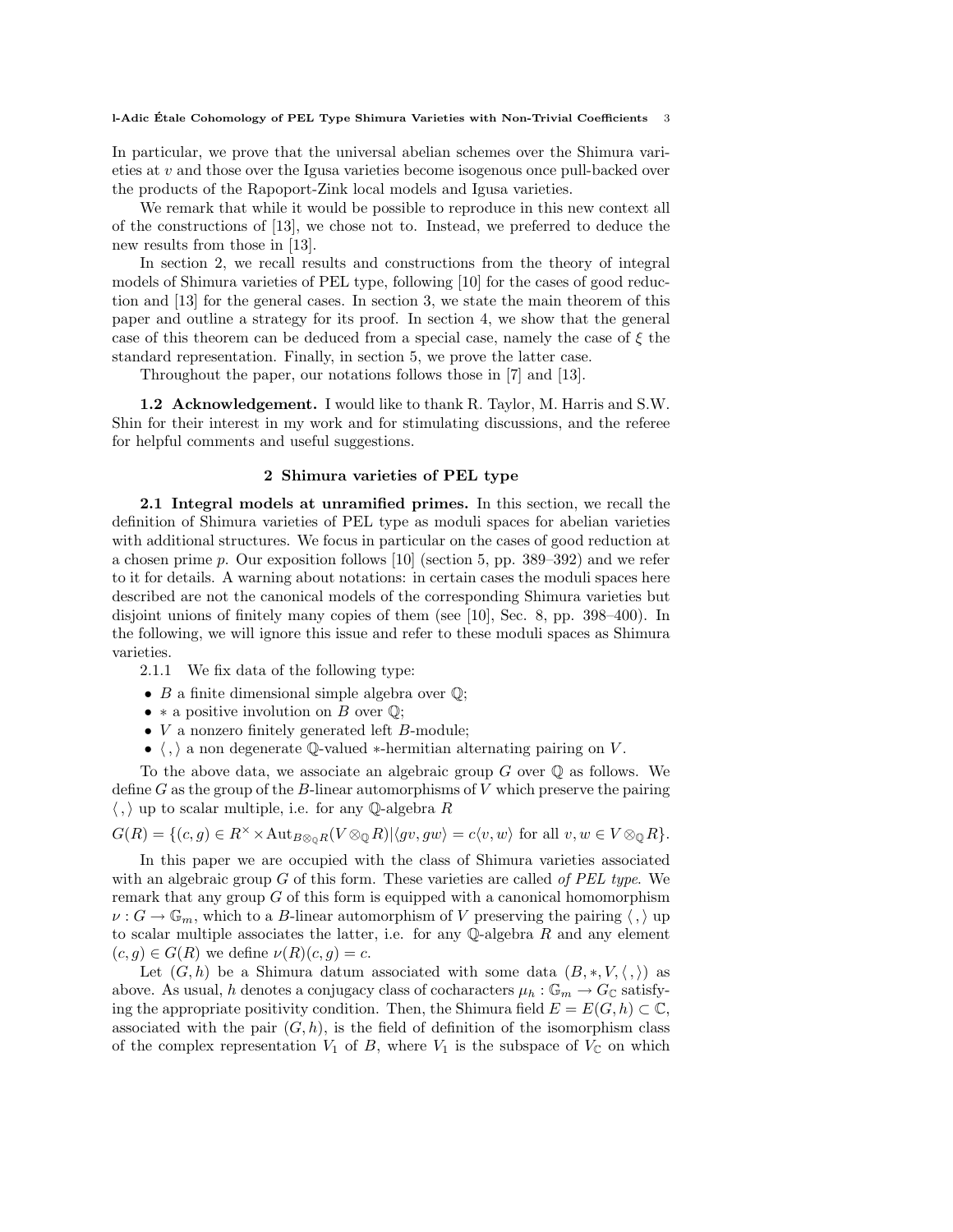$\mu_h(z)$  acts as z. The Shimura varieties attached to the datum  $(G, h)$  have a natural structure of algebraic varieties defined over E.

More precisely, let  $\mathbb{A}^{\infty}$  denote the ring of the finite adeles of  $\mathbb{Q}$ , and K an open compact subgroup of  $G(\mathbb{A}^{\infty})$ . For K sufficiently small, the associated Shimura variety  $\text{Sh}_{K}$  is a smooth quasi-projective scheme defined over E, and has a moduli interpretation as a classifying space for abelian varieties. As  $K$  varies, the varieties  $\text{Sh}_K$  form a projective system, naturally endowed with an action of  $G(\mathbb{A}^{\infty})$ .

We refer to [10] for the definition of PEL type moduli problems for abelian varieties over the reflex field  $E$ . Here, we focus on the cases of good reduction at a chosen prime p, and introduce the corresponding moduli problems over  $\mathcal{O}_{E,(p)}$ , the localization at p of the ring of integers of E.

2.1.2 Let p be an odd prime. We assume that the PEL data  $(B,*,V,\langle,\rangle)$ satisfy the following three conditions:

- 1. there exists a  $\mathbb{Z}_{(p)}$ -order  $\mathcal{O}_B$  in B which is preserved by  $*$  and whose p-adic completion is a maximal order in  $B_{\mathbb{Q}_p}$ ;
- 2. there exists a lattice  $\Lambda$  in  $V_{\mathbb{O}_p}$  which is self-dual for  $\langle , \rangle$  and is preserved by  $\mathcal{O}_B$ ;
- 3. (unramified hypothesis)  $B_{\mathbb{Q}_p}$  is a product of matrix algebras over unramified extensions of  $\mathbb{Q}_p$ .

Under the above conditions, the group  $G$  has an hyperspecial maximal compact subgroup  $K_{p,0}$  of  $G(\mathbb{Q}_p)$ , namely the stabilizer of  $\Lambda$ . In the following, we write  $G(\mathbb{Z}_p) = K_{p,0}$ ,  $G(\mathbb{Q}_p)^\dagger = \langle G(\mathbb{Z}_p), p \rangle$  for the subgroup of  $G(\mathbb{Q}_p)$  generated by  $G(\mathbb{Z}_p)$ and multiplication by p on V, and  $G(\mathbb{A}^{\infty})^{\dagger} = G(\mathbb{A}^{\infty,p}) \times G(\mathbb{Q}_p)^{\dagger}$ . We also write  $\mathcal{O}_{B_{\mathbb{Q}_p}}$  for the *p*-adic completion of  $\mathcal{O}_B$ . Finally, we choose a basis  $\alpha_1, \ldots, \alpha_t$  for the free  $\mathbb{Z}_{(p)}$ -module  $\mathcal{O}_B$ , and let  $X_1, \ldots X_t$  be indeterminates. Then the polynomial  $\det(X_1\alpha_1 + \cdots + X_t\alpha_t; V_1)$  is homogeneous of degree  $\dim_{\mathbb{C}}(V_1)$ , with coefficients in  $\mathcal{O}_{E,(p)}.$ 

We restrict our attention to open compact subgroups  $K$  of  $G(A)$  of the form  $K = K^p K_{p,0}$ , where  $K^p$  is an open compact subgroup of  $G(\mathbb{A}^{\infty,p})$ . We remark that if  $K^p$  is sufficiently small, then so is K. We assume  $K^p$  is sufficiently small. Under the above conditions, the Shimura varieties  $\mathrm{Sh}_{K^pK_{p,0}}$  admit integral models  $S_{K^p}$ over  $\mathcal{O}_{E,(p)}$  satisfying the following properties. For all  $K^p$ , the schemes  $S_{K^p}$  are smooth and quasi-projective over  $\mathcal{O}_{E,(p)}$ , and as  $K^p$  varies they form a projective system endowed with an action of  $G(\mathbb{A}^{\infty,p})$ . Moreover, there exist canonical isomorphisms  $\text{Sh}_{K^pK_{p,0}} \cong S_{K^p} \times_{\text{Spec}(\mathcal{O}_{E,(p)})} \text{Spec}(E)$  which form a compatible system as the level  $K^p$  varies, and are equivariant for the action of  $G(\mathbb{A}^{\infty,p})$ . The schemes  $S_{K_p}$  have a moduli interpretation as classifying spaces for abelian varieties. We recall their definition.

To any open compact subgroup  $K^p \subset G(\mathbb{A}^{\infty,p})$ , we associate a set-valued contravariant functor  $\mathcal{F}_{K^p}$  on the category of locally Noetherian  $\mathcal{O}_{E,(p)}$ -schemes. It suffices to define  $\mathcal{F}_{K^p}(S)$  for S connected, in which case we first define  $\mathcal{F}_{K^p}(S)$  =  $\mathcal{F}_{K^p}(S,s)$  for a choice of a geometric point  $s \in S$ , and then observe that such set is independent on the choice of  $s \in S$ . For any pair  $(S, s)$ , we define  $\mathcal{F}_{K^p}(S, s)$  as the set of equivalence classes of quadruples  $(A, \lambda, i, \bar{\eta}^p)$  where:

- A is an abelian scheme over  $S$ ;
- $\lambda: A \to A^{\vee}$  is a prime-to-p polarization;
- $i: \mathcal{O}_B \hookrightarrow \text{End}(A) \otimes_{\mathbb{Z}} \mathbb{Z}_{(p)}$  is a morphism of  $\mathbb{Z}_{(p)}$ -algebras such that  $\lambda \circ i(b^*) =$  $i(b)^{\vee} \circ \lambda$ , and  $\det(X_1 \alpha_1 + \cdots + X_t \alpha_t; \text{Lie}(A)) = \det(X_1 \alpha_1 + \cdots + X_t \alpha_t; V_1)$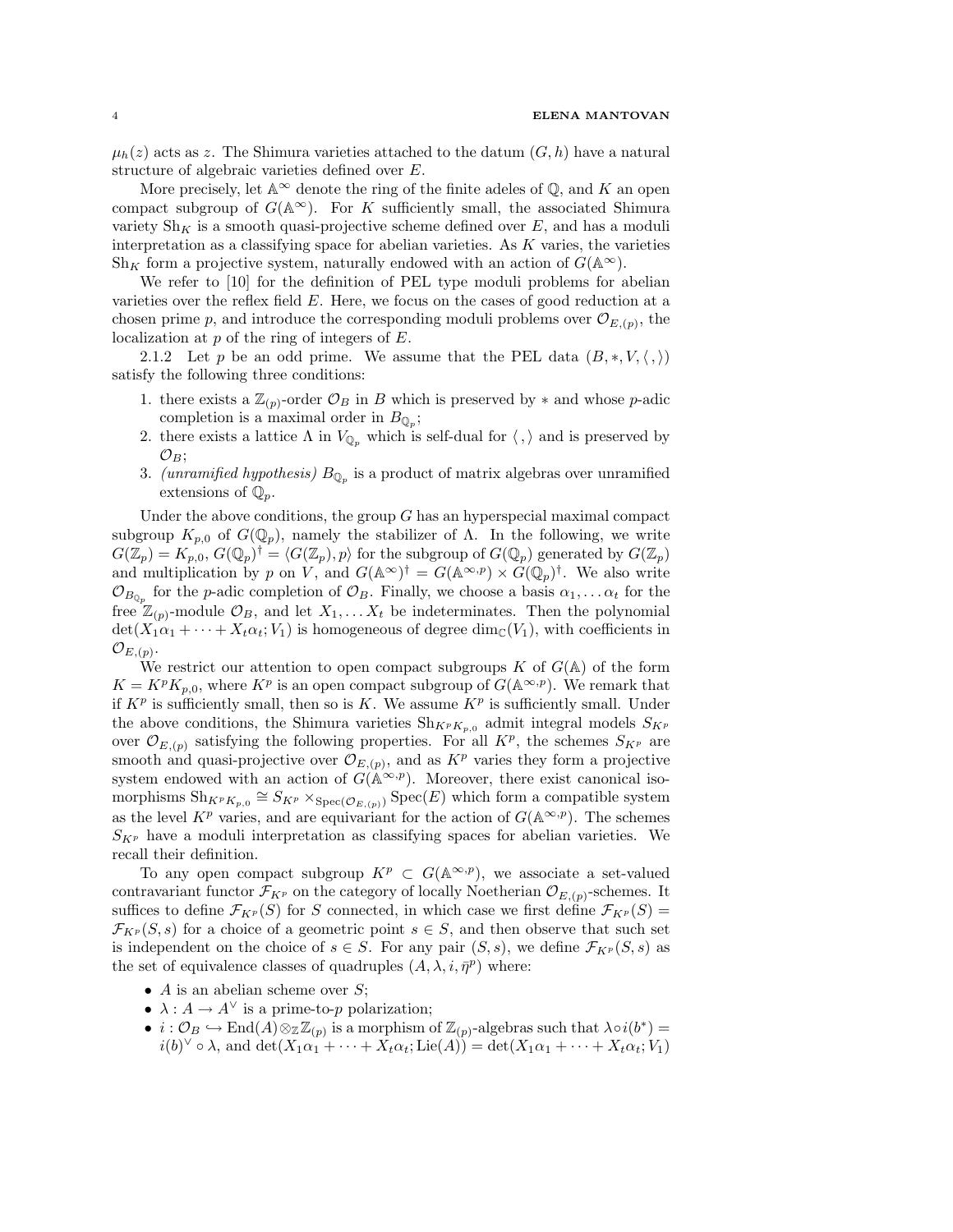(the latter is an equality of homogeneous polynomial with coefficients in the global sections of  $\mathcal{O}_S$ , known as the *determinant condition*);

•  $\bar{\eta}^p$  is a  $\pi_1(S, s)$ -invariant K<sup>p</sup>-orbit of isomorphisms of  $B \otimes_{\mathbb{Q}} \mathbb{A}^{\infty, p}$ -modules  $\eta^p: V \otimes_{\mathbb{Q}} \mathbb{A}^{\infty,p} \to V^p A_s$  which takes the pairing  $\langle , \rangle$  on  $V \otimes_{\mathbb{Q}} \mathbb{A}^{\infty,p}$  to a  $(\mathbb{A}^{\infty,p})^{\times}$ -scalar multiple of the  $\lambda$ -Weil pairing. (Here,  $V^pA_s$  denotes the Tate space of  $A_s$  away from  $p$ ).

Two quadruples  $(A, \lambda, i, \bar{\eta}^p)$  and  $(A', \lambda', i', (\bar{\eta}^p)')$  are equivalent if there exists a prime-to-p isogeny  $\beta: A \to A'$  which takes  $\lambda$  to a  $\mathbb{Z}_{(p)}^{\times}$ -multiple of  $\lambda'$ , i to i' and  $\bar{\eta}$  to  $(\bar{\eta}^p)'$ .

For  $K^p$  sufficiently small, the functor  $\mathcal{F}_{K^p}$  on the category of locally Noetherian  $\mathcal{O}_{E,(p)}$ -schemes is represented by a smooth quasi-projective  $\mathcal{O}_{E,(p)}$ -scheme. For each  $K^p$  sufficiently small, the integral model  $S_{K^p}$  is defined as the  $\mathcal{O}_{E,(p)}$ -scheme representing  $\mathcal{F}_{K^p}$  ([10], Sec. 5, p. 391).

2.1.3 We now focus on the problem of defining integral models for  $\text{Sh}_K$ , in the case when the level  $K$  is not maximal at  $p$ . We consider exclusively the case of K of the form  $K^pK_p$  where  $K^p$  is any sufficiently small open compact subgroup of  $G(\mathbb{A}^{\infty,p})$  and  $K_p$  is an open compact subgroup of  $G(\mathbb{Q}_p)$ ,  $K_p \subset K_{p,0}$ , of the form

$$
K_p = K_{p,m} = \{ g \in K_{p,0} | g_\Lambda \equiv 1 \mod p^m \Lambda \},
$$

for some integer  $m \geq 0$ . As m varies, the subgroups  $K_{p,m}$  form a fundamental system of open neighborhoods of the identity in  $G(\mathbb{Q}_p)$ , and similarly, as both m and  $K^p$  vary, the subgroups  $K = K^p K_{p,m}$  describe a fundamental system of open compact subgroups of  $G(\mathbb{A}^{\infty})$ . Thus, it is without loss of generality that through the rest of this paper we assume the open compact subgroups K of  $G(\mathbb{A}^{\infty})$  to be of this form.

For any such K,  $K = K^p K_p$ , we define the corresponding integral model of  $\text{Sh}_K$ as a  $S_{K^p}$ -scheme, and denote it by  $S_K$ . The key ingredient is Katz and Mazur's notion of a full set of sections for finite flat schemes ([9], section 1.8.2, p.33). Details and proofs of the construction can be found in [13] (section 6, pp. 597–601).

For any  $m \geq 1$ , and  $K = K^p K_{p,m}$ , we define  $S_K$  as the  $S_{K^p}$ -scheme representing the following functor  $\mathcal{S}_m$ . Let A denote the universal abelian scheme over  $S_{K^p}$ . We write  $A[p^m]$  for its  $p^m$ -torsion subgroup,  $A[p^{\infty}]$  for its p-divisible part, and  $\mu_{p^m}$ for the group scheme of the  $p^m$ -th roots of unity. We recall that the additional structures on A induce corresponding structures on the Barsotti-Tate group  $A[p^{\infty}]$ , namely (in our case) a quasi-polarization (which we denote by  $\ell$ ) and a compatible action of  $\mathcal{O}_{B_{\mathbb{Q}_p}}$ . To any  $S_{K^p}$ -scheme T, the functor  $\mathcal{S}_m$  associates the set of pairs  $(\alpha_0, \alpha)$  where  $\alpha_0 : p^{-m}\mathbb{Z}/\mathbb{Z} \to \mu_{p^m}(T)$  and  $\alpha : p^{-m}\Lambda/\Lambda \to A[p^m](T)$  are two group homomorphisms satisfying the conditions:

- 1.  $\{\alpha_0(x) | x \in p^{-m}\mathbb{Z}/\mathbb{Z}\}\$ is a full set of sections of  $\mu_{p^m,T}/T$ ;
- 2.  $\{\alpha(x) | x \in p^{-m} \Lambda/\Lambda\}$  is a full set of sections of  $A[p^m]_T/T$ ;
- 3.  $\alpha$  is  $\mathcal{O}_{B_{\mathbb{Q}_p}}$ -equivariant;
- 4. the following diagram commutes

$$
p^{-m}\Lambda/\Lambda \times p^{-m}\Lambda/\Lambda \xrightarrow{\langle,\rangle} p^{-m}\mathbb{Z}/\mathbb{Z}
$$

$$
\alpha \times \alpha \downarrow \qquad \qquad \downarrow \alpha_0
$$

$$
A[p^m](T) \times A[p^m](T) \xrightarrow{\langle,\rangle_\ell} \mu_{p^m}(T)
$$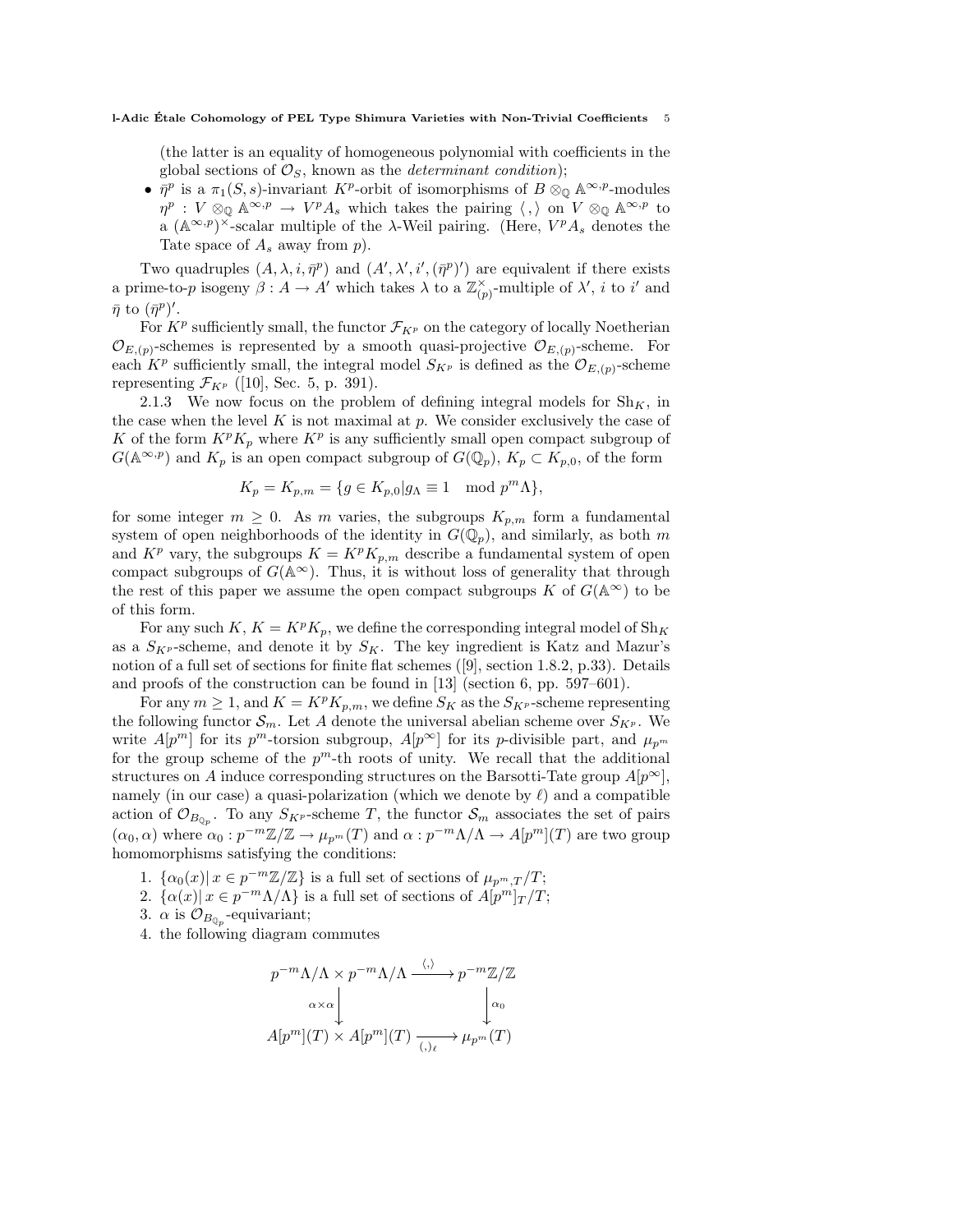(here, with abuse of notations  $\langle , \rangle$  denotes the pairing on  $p^{-m}\Lambda/\Lambda$  induced by that on  $\Lambda$ , and  $(,)_{\ell}$  is the  $\ell$ -Weil pairing on  $A[p^m](T)$ ).

For any  $m \geq 1$ , the functor  $\mathcal{S}_m$  is representable. The representing scheme  $S_K$  is finite over  $S_{K^p}$ , and naturally endowed with an action of  $G(\mathbb{Z}_p)$ , trivial on  $K_{p,m}$ . For  $m = 0$ , we write  $S_K = S_{K^p}$ . As K varies, the schemes  $S_K$  form a projective system naturally endowed with an action of  $G(\mathbb{A}^{\infty})^{\dagger} = G(\mathbb{A}^{\infty,p}) \times G(\mathbb{Q}_p)^{\dagger}$ . Moreover, for each K, there is a canonical isomorphism  $\text{Sh}_K \cong S_K \times_{\text{Spec}(\mathcal{O}_{E,(p)})} \text{Spec}(E)$ , such that, as K varies, they form compatible system which is  $G(A^{\infty})^{\dagger}$ -equivariant with respect to the natural action of  $G(\mathbb{A}^{\infty})$  on the Shimura varieties.

We point out that in general the action of the whole  $G(\mathbb{A}^{\infty})$  on the Shimura varieties does not extend to the above integral models. On the other hand, for a slightly more general class of integral models, the associated correspondences do ([13], Proposition 17, p. 600).

2.2 Cohomology and vanishing cycle sheaves. Let  $l$  be a prime number,  $l \neq p$ . Any continuous l-adic representation of  $G(\mathbb{A}^{\infty})$  gives rise to lisse étale ladic sheaves  $\mathcal{F}_K$  over  $\text{Sh}_K$ , for all sufficiently small open compact subgroups K of  $G(\mathbb{A}^{\infty})$  ([10], Section 6, pp. 392-393; or [7], Section III.2, pp. 94–105). We apply this construction to  $\xi$  an algebraic finite dimensional l-adic representation of G.

2.2.1 Let  $\xi$  be an algebraic representation of G on a finite dimensional  $\mathbb{Q}_l^{\text{ac}}$ . vector space  $W_{\xi}$ , and denote the corresponding sheaves on the Shimura varieties by  $\mathcal{L}_{\xi} = \mathcal{L}_{\xi,K}$ . As K varies, the sheaves  $\mathcal{L}_{\xi,K}$  form a compatible system, naturally endowed with an action of  $G(\mathbb{A}^{\infty})$ . More precisely, for each  $\gamma \in G(\mathbb{A}^{\infty})$  and level K, let  $K_\gamma = K \cap \gamma K \gamma^{-1}$ ,  $f : Sh_{K_\gamma} \to Sh_K$  denote the natural projection between Shimura varieties corresponding to the inclusion  $K_{\gamma} \subset K$ , and  $\gamma : Sh_{K_{\gamma}} \to$  $\mathrm{Sh}_{\gamma^{-1}K_{\gamma}} \to \mathrm{Sh}_{K}$  the composition of the action of  $\gamma$  with the natural projection between Shimura varieties. Then there is a canonical isomorphism between the pullbacks  $\gamma^* \mathcal{L}_{\xi,K}$  and  $f^* \mathcal{L}_{\xi,K}$  over  $\text{Sh}_{K_{\gamma}}$  ([10], Section 6, pp. 392-393). It follows that, for each  $i \geq 0$ , the  $\mathbb{Q}_l^{\text{ac}}$ -spaces

$$
H_c^i(\mathrm{Sh}, \mathcal{L}_\xi) = \varinjlim_{K} H_c^i(\mathrm{Sh}_K \times_E E^{ac}, \mathcal{L}_{\xi, K})
$$

have a canonical structure of  $G(\mathbb{A}^{\infty}) \times \text{Gal}(E^{\text{ac}}/E)$ -modules. In fact, they are admissible/continuous  $G(\mathbb{A}^{\infty}) \times Gal(E^{\text{ac}}/E)$ -modules. We write

$$
H_c(\mathrm{Sh}, \mathcal{L}_\xi) = \sum_i (-1)^i H_c^i(\mathrm{Sh}, \mathcal{L}_\xi) \in \mathrm{Groth}(G(\mathbb{A}^\infty) \times \mathrm{Gal}(E^{\mathrm{ac}}/E)).
$$

In this paper we focus on their restriction to  $G(\mathbb{A}^{\infty}) \times W_{E_v}$ , for  $W_{E_v}$  the Weil group of the completion of  $E$  at a prime  $v$  dividing  $p$ .

2.2.2 Let v be prime of E dividing p. We write  $E_v$  for the completion of E at v,  $\mathcal{O}_{E_v}$  for its ring of integers, and k for it residue field,  $\#k = q = p^f$ . We choose an algebraic closure  $k^{ac}$  of k, and denote by  $E_0$  the fraction field of  $W(k^{ac})$ , the ring of Witt vector of  $k^{ac}$ , and by  $\sigma$  the q-th power of Frobenius on  $E_0$ . The unramified hypothesis in 2.1.2 implies that v is unramified, i.e.  $E_v \subset E_0$ . We fix an algebraic closure  $E_v^{\text{ac}}$  of  $E_v$ , containing  $E_0$ , and an embedding  $\bar{v}: E^{\text{ac}} \to E_v^{\text{ac}}$ , extending the identity of  $E$ . These data allow us to identify the Weil group of  $E_v$ with the decomposition group of  $\bar{v}$  in Gal( $E^{\rm ac}/E$ ), i.e.  $W_{E_v} \subset \text{Gal}(E^{\rm ac}/E)$ .

For each  $i \geq 0$ , we regard the cohomology spaces  $H_c^i(\text{Sh}, \mathcal{L}_\xi)$  as  $G(\mathbb{A}^\infty) \times W_{E_v}$ modules via restriction. They are admissible/continuous  $G(\mathbb{A}^{\infty}) \times W_{E_v}$ -modules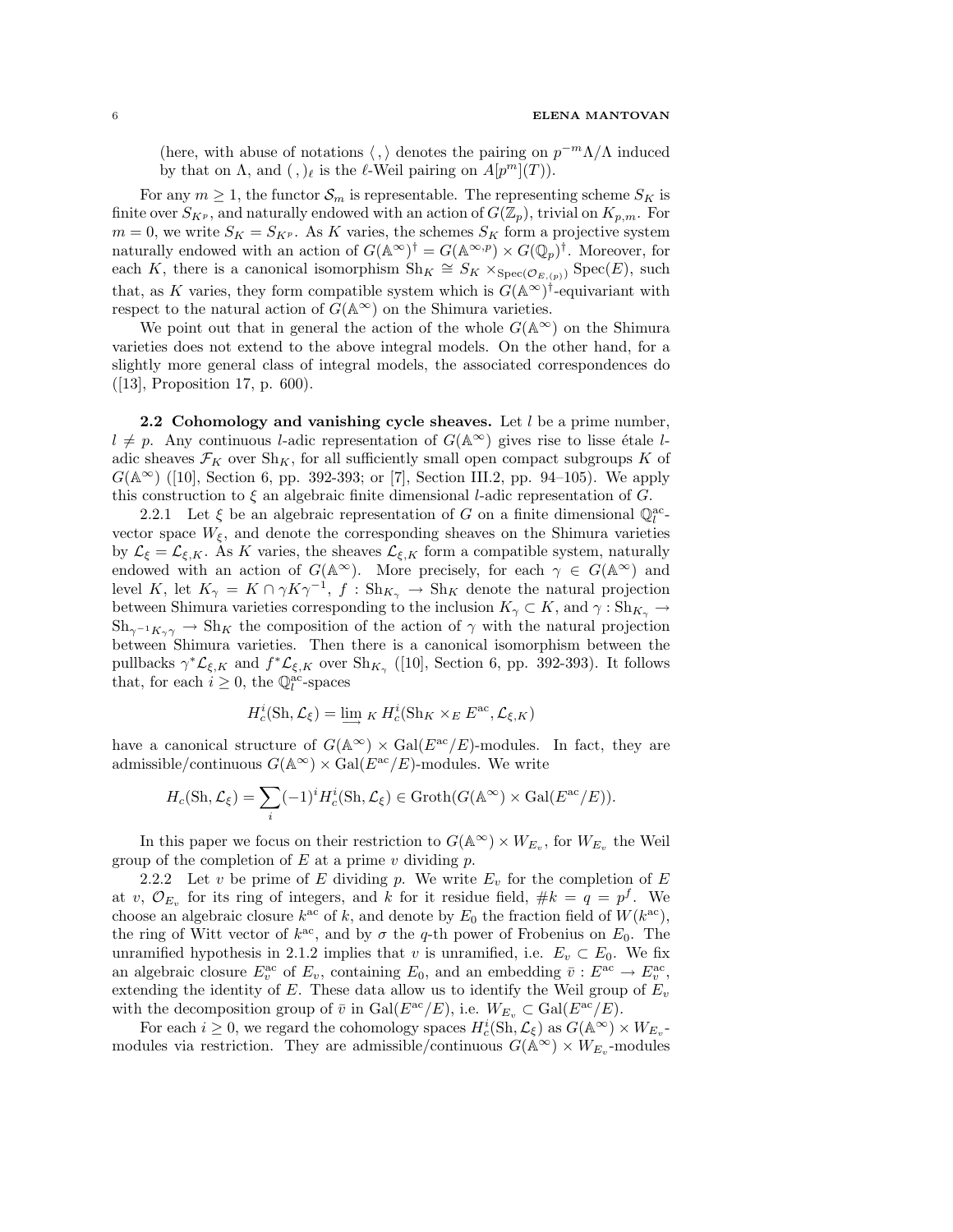which can be computed as

$$
H_c^i(\mathrm{Sh}, \mathcal{L}_\xi) = \varinjlim_{K} H_c^i(\mathrm{Sh}_K \times_E E_v^{\mathrm{ac}}, \mathcal{L}_{\xi, K}).
$$

In the following, for each level K, we replace the E-scheme  $\text{Sh}_K$  by the  $E_v$ scheme  $\text{Sh}_K \times_{\text{Spec}(E)} \text{Spec}(E_v)$ , which with abuse of notations we still denote by  $\mathrm{Sh}_K.$ 

2.2.3 Let K be an open compact subgroup of  $G(\mathbb{A}^{\infty})$  as in section 2.1.3, and consider the  $\mathcal{O}_{E_v}$ -scheme  $S_K \times_{\text{Spec}(\mathcal{O}_{E,(p)})} \text{Spec}(\mathcal{O}_{E_v})$ , which again with abuse of notations we still denote by  $S_K$ . We write  $\overline{S}_K$  for its reduction in positive characteristic p, i.e.  $\overline{S}_K = S_K \times_{\text{Spec}(\mathcal{O}_{E_v})} \text{Spec}(k)$ , and  $R\Psi_{\eta}^S = R\Psi_{\eta}^{S_K}$  for its vanishing cycle functor.

For all integers  $p, q \geq 0$ , we define

$$
\lim_{\longrightarrow} {}_K H^p_c(\overline{S}_K\times_k k^{\text{ac}}, R^q \Psi^S_\eta(\mathcal{L}_\xi)) = H^p_c(\overline{S}, R^q \Psi^S_\eta(\mathcal{L}_\xi)).
$$

It follows from the above constructions that these l-adic spaces have a natural structure of  $G(\mathbb{A}^{\infty})^{\dagger} \times W_{E_v}$ -modules. In fact, they are admissible/continuous  $G(\mathbb{A}^{\infty})^{\dagger} \times W_{E_v}$ -modules. We define

$$
H_c(\overline{S}, R\Psi^S_\eta(\mathcal{L}_\xi)) = \sum_{p,q} (-1)^{p+q} H_c^p(\overline{S}, R^q \Psi^S_\eta(\mathcal{L}_\xi)).
$$

The main goal of this paper is to study these virtual  $G(\mathbb{A}^{\infty})^{\dagger} \times W_{E_v}$ -modules.

2.2.4 Let K be of the form  $K = K^p K_{p,0}$ . Then, the above vanishing cycle sheaves are easy to compute. More precisely, it follows from the construction of the integral models  $S_K = S_{K^p}$  that in this case the lisse étale sheaf  $\mathcal{L}_{\xi}$  over  $\text{Sh}_K$  extends canonically to a lisse étale sheaf over  $S_{K^p}$  (which we also denote by  $\mathcal{L}_{\xi} = \mathcal{L}_{\xi, K^p}$ ). Furthermore, given that the schemes  $S_{K^p}$  are smooth, the associated vanishing cycle sheaves  $R^q \Psi^S_{\eta}(\mathcal{L}_{\xi})$  over  $\overline{S}_{K^p} \times_{\text{Spec}(k)} \text{Spec}(k^{\text{ac}})$  vanish for all  $q \geq 1$ , and for  $q = 0$  they are equal to the restriction of sheaf  $\mathcal{L}_{\xi}/S_{K^p}$  to the geometric special fiber  $\overline{S}_{K^p} \times_{\text{Spec}(k)} \text{Spec}(k^{\text{ac}})$ .

In the following, we study the sheaves  $R^q \Psi_{\eta}^{S_K}(\mathcal{L}_{\xi})$ , when the level K is of the form  $K = K^p K_{n,m}$ , for an integer  $m \geq 1$ .

2.2.5 We remark that in the case of proper Shimura varieties, the theory of vanishing cycle sheaves ([4]) enable us to express the cohomology of the Shimura varieties in terms of the above cohomology spaces. More precisely, we deduce an equality of virtual admissible/continuous  $G(\mathbb{A}^{\infty})^{\dagger} \times W_{E_v}$ -modules

$$
H(\mathrm{Sh}, \mathcal{L}_{\xi}) = H(\overline{S}, R\Psi_{\eta}^{S}(\mathcal{L}_{\xi})),
$$

where the action of  $G(\mathbb{A}^{\infty})^{\dagger} \times W_{E_v}$  on the left hand side is obtained by restriction from the action of  $G(\mathbb{A}^{\infty}) \times W_{E_v}$ . Furthermore, in [13] (section 8, p. 607), we showed that, under the assumption of properness, the action of  $G(\mathbb{A}^{\infty})^{\dagger} \times W_{E_v}$  on the right hand side canonically extends to the whole group  $G(\mathbb{A}^{\infty}) \times W_{E_v}$ , and that the above equality holds as an equality of  $G(\mathbb{A}^{\infty}) \times W_{E_v}$ -modules. To be precise, in loc. cit. we prove these results for  $\xi = \mathbb{Q}_l^{\text{ac}}$  but the same arguments apply to any ξ. These results rely on a construction of integral correspondences which model the action of the whole  $G(\mathbb{A}^{\infty})$  on the Shimura varieties, as mentioned at the end of section 2.1.3.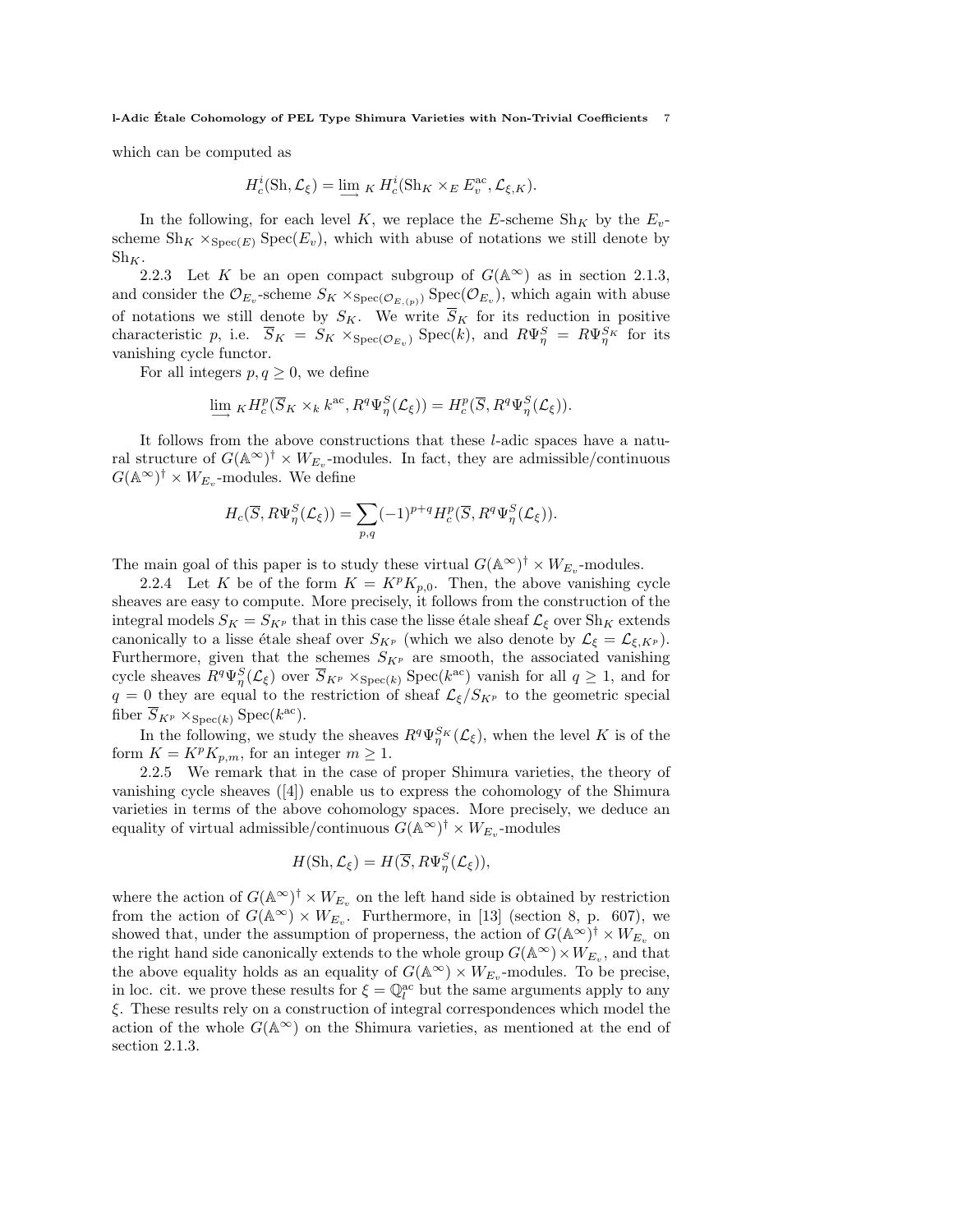#### 8 ELENA MANTOVAN

**2.3 Newton stratification.** We study the modules  $H_c(\overline{S}, R\Psi_{\eta}^S(\mathcal{L}_{\xi}))$  following the strategy carried out in [13], in the case of  $\xi = \mathbb{Q}_l^{\text{ac}}$  the trivial representation. In this section, we recall the aspects of the general theory of local models for Shimura varieties of PEL type (following the work of Rapoport and Zink in [18]) and of the constructions in [13] which are relevant to extending the results to the case of  $\xi$  any finite dimensional *l*-adic representation. We refer to [13] (Section 5, pp. 589–596) for details.

2.3.1 To the global Shimura datum  $(G, h)$ , we associate the local datum  $(G_{\mathbb{Q}_p}, \mu_{\mathbb{Q}_p^{\rm ac}})$  where  $G_{\mathbb{Q}_p} = G \otimes_{\mathbb{Q}} \mathbb{Q}_p$  and  $\mu_{\mathbb{Q}_p^{\rm ac}}$  denotes the conjugacy class of cocharacters of  $G_{\mathbb{Q}_p}$  determined by h and our choice of an embedding  $\overline{v}: E^{ac} \to E^{ac}_v$ , i.e. the class of cocharacters  $\bar{v} \circ \mu_h$ , for  $\mu_h$  in h (here,  $\mathbb{Q}_p^{\text{ac}} = E_v^{\text{ac}}$ ).

In [11], to a local datum  $(G_{\mathbb{Q}_p}, \mu_{\mathbb{Q}_p^{ac}})$  Kottwitz associates a partially ordered finite set  $B(G_{\mathbb{Q}_p}, \mu_{\mathbb{Q}_p^{\rm ac}})$ . For  $G_{\mathbb{Q}_p}$  of PEL type (which includes all cases coming from a global Shimura datum of PEL type), the set  $B(G_{\mathbb{Q}_p}, \mu_{\mathbb{Q}_p^{\mathrm{ac}}})$  is canonically identified with the set of isogeny classes of Barsotti-Tate groups over  $k^{\text{ac}}$  with  $\mu_{\mathbb{Q}_p^{\text{ac}}}$ -compatible  $G_{\mathbb{Q}_p}$ -structures. In our cases, these include (and conjecturally are exactly) the Barsotti-Tate groups arising as the p-divisible parts of the abelian varieties over  $k^{ac}$ classified by the Shimura varieties associated with the corresponding global Shimura datum. Equivalently,  $B(G_{\mathbb{Q}_p}, \mu_{\mathbb{Q}_p^{\mathrm{ac}}})$  is identified with a subset of the set of Newton polygons with end-points prescribed by  $\mu_{\mathbb{Q}_p^{\mathrm{ac}}}$ . Under the latter identification, the partial order on  $B(G_{\mathbb{Q}_p}, \mu_{\mathbb{Q}_p^{\rm ac}})$  corresponds to the partial order "lying on or below" among convex polygons  $([17], \text{ section } 1, \text{ pp. } 155-164)$ .

2.3.2 Let K be a sufficiently small open compact subgroup of  $G(\mathbb{A}^{\infty})$ , and  $\overline{S}_K$ the reduction modulo  $p$  of the corresponding Shimura variety. For each geometric point x of  $S_K$ , we write  $A_x$  for the corresponding abelian varieties, and  $b_x$  for the isogeny class of the Barsotti-Tate group with additional structure  $A_x[p^{\infty}]$ . To each  $b \in B(G_{\mathbb{Q}_p}, \mu_{\mathbb{Q}_p^{\mathrm{ac}}})$ , we associate the set

$$
\overline{S}_K(b) = \{ x \in \overline{S}_K | b_x = b \}.
$$

The set  $\overline{S}_K(b)$  is a locally closed subspace of  $\overline{S}_K$ , and has a natural structure of locally closed subscheme defined over k. Furthermore, as  $b \in B(G_{\mathbb{Q}_p}, \mu_{\mathbb{Q}_p^{\rm ac}})$  varies, the subschemes  $\overline{S}_K(b)$  form a stratification of  $\overline{S}_K$  which is known as the Newton stratification. (The definition of the Newton stratification is due to Rapoport and Richartz in [17]. Their work generalizes to the context of Shimura varieties a classical result of Grothendieck, in [6]). We recall that it is not known in general whether the strata  $S_K(b)$  are non-empty for all  $b \in B(G_{\mathbb{Q}_p}, \mu_{\mathbb{Q}_p^{\mathrm{ac}}})$ . In the following, we only consider elements  $b \in B(G_{\mathbb{Q}_p}, \mu_{\mathbb{Q}_p^{\mathrm{ac}}})$  which are associated with non-empty strata. We remark that this condition is independent of the level K.

It is an easy observation that, for each  $b \in B(G_{\mathbb{Q}_p}, \mu_{\mathbb{Q}_p^{\rm ac}})$ , as the level K varies, the strata  $\overline{S}_K(b)$  form a projective system stable under the action of  $G(\mathbb{A}^{\infty})^{\dagger}$ . It follows that, for all  $p, q \ge 0$ , the  $\mathbb{Q}_l^{\text{ac}}$ -spaces

$$
H^p_c(\overline{S}(b), R^q \Psi_\eta^S(\mathcal{L}_\xi)) = \varinjlim{}_K H^p_c(\overline{S}_K(b) \times_k k^{\mathrm{ac}}, R^q \Psi_\eta^S(\mathcal{L}_\xi)_{|\overline{S}_K(b)})
$$

have a natural structure of admissible/continuous  $G(\mathbb{A}^{\infty})^{\dagger} \times W_{E_v}$ -modules. For each  $b \in B(G_{\mathbb{Q}_p}, \mu_{\mathbb{Q}_p^{\mathrm{ac}}})$ , we define

$$
H_c(\overline{S}(b), R\Psi_\eta^S(\mathcal{L}_\xi)) = \sum_{p,q} (-1)^{p+q} H_c^p(\overline{S}(b), R^q \Psi_\eta^S(\mathcal{L}_\xi)).
$$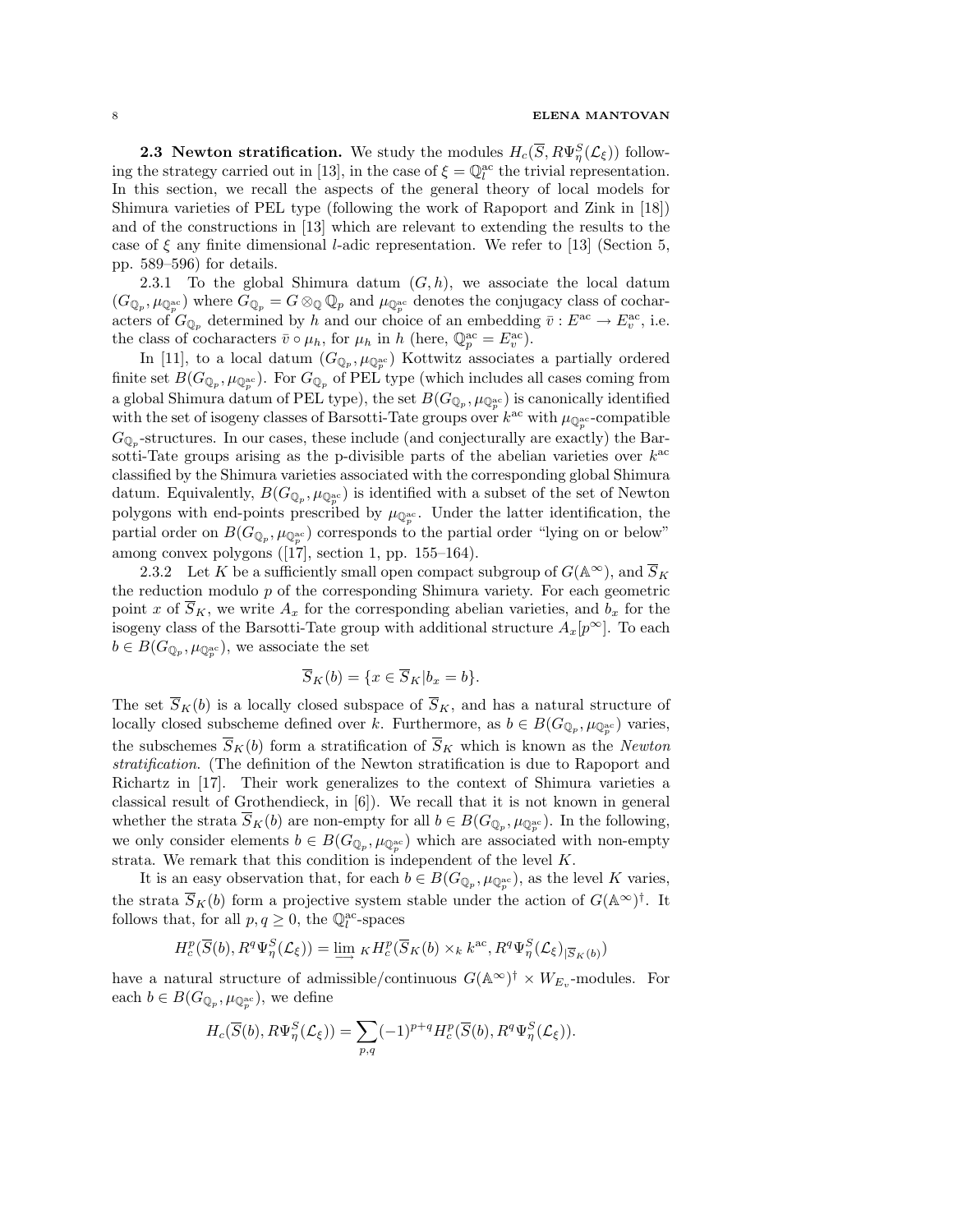Then, there is an equality of virtual admissible/continuous  $G(\mathbb{A}^{\infty})^{\dagger} \times W_{E_v}$ modules

$$
H_c(\overline{S}, R\Psi^S_\eta(\mathcal{L}_\xi)) = \sum_{b \in B(G_{\mathbb{Q}_p}, \mu_{\mathbb{Q}_p^{\mathrm{ac}}})} H_c(\overline{S}(b), R\Psi^S_\eta(\mathcal{L}_\xi)).
$$

Furthermore, it follows from the remark in section 2.2.5 that in the case of proper Shimura varieties the above equality holds as an equality of  $G(\mathbb{A}^{\infty}) \times W_{E_v}$ -modules.

2.4 Local models. Given the latter equality, we shift our focus to studying the modules  $H_c(\overline{S}(b), R\Psi_{\eta}^S(\mathcal{L}_{\xi}))$ , for  $b \in B(G_{\mathbb{Q}_p}, \mu_{\mathbb{Q}_p^{\rm ac}})$ . Our strategy is to establish a connection between these spaces and the cohomology of the corresponding local models. In the following, we recall the main aspects of the theory of local models for Shimura varieties of PEL type. We refer to [18] for a complete discussion of this theory, and to [12] (Section 7.2, pp. 298–302, and Section 8.2, pp. 317–327) for details and proof of the results in sections 2.4.2 and 2.4.3.

2.4.1 Let  $b \in B(G_{\mathbb{Q}_p}, \mu_{\mathbb{Q}_p^{\mathrm{ac}}})$ . In [18], Rapoport and Zink associate to the data  $(G_{\mathbb{Q}_p}, \mu_{\mathbb{Q}_p^{\rm ac}}, b)$  a projective system of rigid analytic spaces  $\mathcal{M}_{b,K_p}$  over  $E_0$ , indexed by the open compact subgroups  $K_p \subset K_{p,0}$  of  $G(\mathbb{Q}_p)$ , and naturally endowed with an action of  $G(\mathbb{Q}_p)$  and a  $\sigma$ -semi-linear automorphism.

For  $K_p = K_{p,0}$ , the rigid analytic space  $\mathcal{M}_{b,K_{p,0}}$  is defined as the generic fiber of the formal  $W(k^{ac})$ -scheme representing the following set-valued functor  $M_b$  on the category of formal  $W(k^{\text{ac}})$ -schemes. We first define  $M_b = M_{b,X}$  as depending on the choice of a Barsotti-Tate group with additional structure  $\mathbb{X}/k^{\text{ac}}$ in the isogeny class determined by b. We later observe that the resulting functor is up to isomorphism independent of such a choice. We remark that it suffices to define  $M_{b,\mathbb{X}}(S)$  for any  $W(k^{ac})$ -scheme S where p is locally nilpotent. Let  $M_{b,\mathbb{X}}(S)$  be the set of isomorphism classes of pairs  $(H, \beta)$  where H is a Barsotti-Tate group with additional structures defined over S, and  $\beta : \mathbb{X}_{\bar{S}} \to H_{\bar{S}}$  is a quasi-isogeny defined over the subscheme  $\overline{S} = Z(p)$  of S. (Here,  $Z(p)$  denotes the subscheme defined by the equation  $p = 0$ , regarded as a  $k^{\text{ac}}$ -scheme.) The functor  $M_{b,X}$  is represented by a formal  $W(k^{ac})$ -scheme  $\mathcal{M}_{b,X}$ , which is formally smooth and formally locally of finite type. The formal scheme  $\mathcal{M}_{b,X}$  is naturally endowed with an action of the group of quasi-self-isogenies of X, by right translations. We denote the group of quasi-self-isogenies of X by  $J_b(\mathbb{Q}_p)$ , since it may be canonically identified with the  $\mathbb{Q}_p$ -points of an algebraic group  $J_b/\mathbb{Q}_p$ , depending only on  $b \in B(G_{\mathbb{Q}_p}, \mu_{\mathbb{Q}_p^{\mathrm{ac}}}).$ Furthermore, the scheme  $\mathcal{M}_{b,\mathbb{X}}$  is also endowed with a  $\sigma$ -semi-linear automorphism, which is defined by left translation by the inverse of the  $q$ -th power of the Frobenius of X, and which commutes with the previous action of  $J_b(\mathbb{Q}_p)$ . In the following, we refer to this automorphism as an (unramified) action of  $W_{E_v}$ . Finally, for each pair of non-negative integers  $n, d \geq 0$ , we define the truncated Rapoport-Zink space  $\mathcal{M}_{b,\mathbb{X}}^{n,d}$  to be the formal subscheme of  $\mathcal{M}_{b,\mathbb{X}}$  classifying pairs  $(H,\beta)$  such that the quasi-isogenies  $p^{n}\beta$  and  $p^{d-n}\beta^{-1}$  are isogenies. For all  $n, d$ , the natural inclusions  $\mathcal{M}_{b,\mathbb{X}}^{n,d}\to\mathcal{M}_{b,\mathbb{X}}$  are closed embeddings and, as  $n,d$  vary, they define a direct system.

Let  $\mathcal{M}_{b,K_{p,0}}$  denote the generic fiber of the formal  $W(k^{\text{ac}})$ -scheme  $\mathcal{M}_{b,X}$ , regarded as a rigid analytic  $E_0$ -space. For each  $K_p \subset K_{p,0}$ , we define  $\mathcal{M}_{b,K_p}$  as the space over  $\mathcal{M}_{b,K_{n,0}}$  parameterizing  $K_p$ -level structures on the universal Barsotti-Tate group  $H/M_{b,K_{p,0}}$  (here, by a  $K_p$ -level structure on H we mean the  $K_p$ -orbit of a trivialization of the Tate module of H). For each  $K_p \subset K_{p,0}$ , the rigid analytic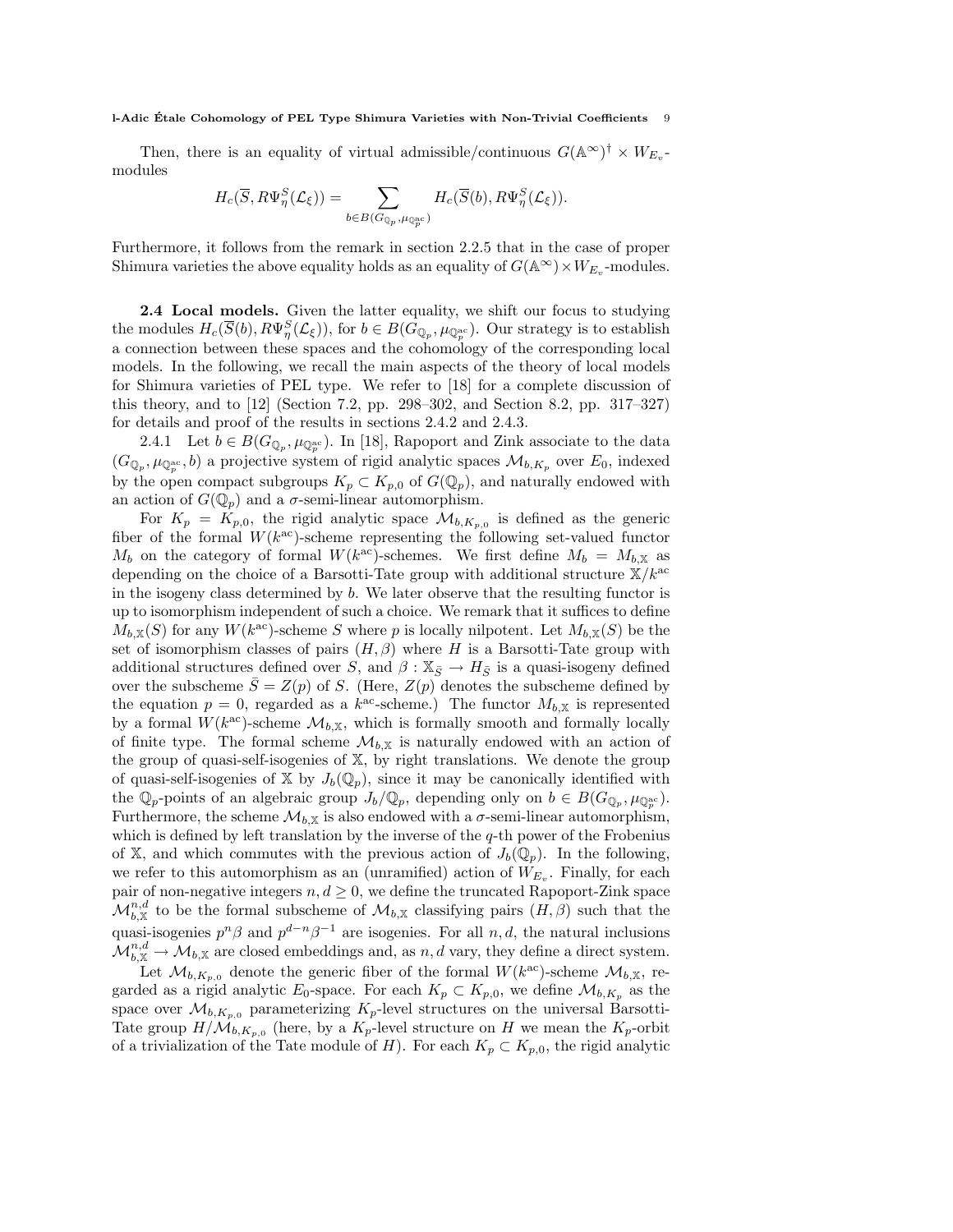space  $\mathcal{M}_{b,K_p}$  is a finite étale Galois cover of  $\mathcal{M}_{b,K_{p,0}}$ . In particular, it is a smooth rigid analytic space over  $E_0$ , of dimension  $D_b = \dim \mathcal{M}_{b,K_{p,0}}$ .

2.4.2 As  $K_p$  varies, the spaces  $\mathcal{M}_{b,K_p}$  form a projective system naturally endowed with an action of  $G(\mathbb{Q}_p) \times J_b(\mathbb{Q}_p) \times W_{E_v}$ . For each  $i \geq 0$ , we define

$$
H_c^i(\mathcal{M}_b, \mathbb{Q}_l^{\text{ac}}) = \underline{\lim}_{K_p} H_c^i(\mathcal{M}_{b, K_p} \times_{E_0} E_v^{\text{ac}}, \mathbb{Q}_l^{\text{ac}}).
$$

Then, they are smooth/continuous  $G(\mathbb{Q}_p) \times J_b(\mathbb{Q}_p) \times W_{E_v}$ -modules, but it is not known whether they are also admissible/continuous. On the other hand, to each admissible representation  $\rho$  of  $J_b(\mathbb{Q}_p)$ , we may associated the  $G(\mathbb{Q}_p) \times W_{E_v}$ -modules  $\text{Ext}^p_{J_b(\mathbb{Q}_p)}(H_c^q(\mathcal{M}_b,\mathbb{Q}_l^{\text{ac}}),\rho)$ . These modules are admissible/continuous and vanish for almost all  $p, q \geq 0$ .

For each  $b \in B(G_{\mathbb{Q}_p}, \mu_{\mathbb{Q}_p^{\mathrm{ac}}})$ , we define a functor

$$
\mathcal{E}_b : \operatorname{Groth}(J_b(\mathbb{Q}_p)) \to \operatorname{Groth}(G(\mathbb{Q}_p) \times W_{E_v})
$$

which to an admissible virtual representation  $\rho$  of  $J(\mathbb{Q}_p)$  associates

$$
\mathcal{E}_b(\rho) = \sum_{p,q} (-1)^{p+q} \mathrm{Ext}^p_{J_b(\mathbb{Q}_p)}(H_c^q(\mathcal{M}_b, \mathbb{Q}_l^{\mathrm{ac}}), \rho)(-D_b).
$$

In the following we also denote by  $\mathcal{E}_b$  the functor from  $\mathrm{Groth}(J_b(\mathbb{Q}_p)\times G(\mathbb{A}^{\infty,p}))$ to  $\operatorname{Groth}(G(\mathbb{A}^{\infty}) \times W_{E_v})$  which is obtain by extending the above functor by the identity on  $\mathrm{Groth}(G(\mathbb{A}^{\infty,p}))$ .

2.4.3 It follows from Berkovich's theory of vanishing cycles of formal schemes ([3], Corollary 2.5, p. 373), together with the fact that all the irreducible components of the reduced scheme associated with  $\mathcal{M}_{b,X}$  are projective  $k^{\text{ac}}$ -schemes ([18], Proposition 2.32, p. 63), that the above functor can also be computed in terms of the cohomology groups of the reduced closed fiber of  $\mathcal{M}_{b,X}$  with coefficients in the appropriate vanishing cycle sheaves.

Indeed, let us restrict our attention to levels  $K_p$  of the form  $K_p = K_{p,m}$ ,  $m \geq 0$ . Then, similarly to the case of the integral models of Shimura varieties of PEL type, we can apply Katz and Mazur's notion of full set of sections for finite flat group schemes to construct integral models for the Rapoport-Zink spaces. More precisely, for each  $K_p = K_{p,m}$ ,  $m \geq 0$ , there exists a formal  $W(k^{\text{ac}})$ -scheme  $\mathcal{M}_{b,\mathbb{X},K_p}$  satisfying the following properties. It is finite over  $\mathcal{M}_{b,\mathbb{X}} = \mathcal{M}_{b,\mathbb{X},K_p,0}$ , and its generic fiber is canonically isomorphic to  $\mathcal{M}_{b,K_p}$ . Furthermore, as  $K_p$  varies, the formal schemes  $\mathcal{M}_{b,X,K_p}$  form a projective system endowed with an action of  $J_b(\mathbb{Q}_p) \times G(\mathbb{Q}_p)^\dagger \times W_{E_v}$ , which is compatible under the above isomorphisms with the action of  $J_b(\mathbb{Q}_p) \times G(\mathbb{Q}_p) \times W_{E_v}$  on the rigid analytic Rapoport-Zink spaces  ${\mathcal M}_{b, K_p}.$ 

For each  $K_p = K_{p,m}$ , we write  $\overline{\mathcal{M}}_{b,K^p} = \overline{\mathcal{M}}_{b,\mathbb{X},K_p}$  for the reduced scheme associated with  $\mathcal{M}_{b,\mathbb{X},K^p}$ , regarded as a  $k^{\text{ac}}$ -scheme, and denote by  $R\Psi_{\eta}^{\mathcal{M}} = R\Psi_{\eta}^{\mathcal{M}_{K_p}}$ its vanishing cycle functor. Then, for each  $p, q \ge 0$ , we define the  $\mathbb{Q}_l^{ac'}$ -space

$$
H^p_c(\overline{\mathcal{M}}_b, R^q \Psi^{\mathcal{M}}_{\eta}(\mathbb{Q}^{\mathrm{ac}}_l)) = \underline{\lim}_{K_p} H^p_c(\overline{\mathcal{M}}_{b,K_p}, R^q \Psi^{\mathcal{M}_{K_p}}_{\eta}(\mathbb{Q}^{\mathrm{ac}}_l)).
$$

For all  $p, q \geq 0$ , these are smooth/continuous  $G(\mathbb{Q}_p) \times J_b(\mathbb{Q}_p) \times W_{E_v}$ -modules. Moreover, for each admissible representation  $\rho$  of  $J_b(\mathbb{Q}_p)$ , the  $G(\mathbb{Q}_p)^{\dagger} \times W_{E_v}$ modules  $\text{Tor}_{J_b(\mathbb{Q}_p)}^i(H_c^p(\overline{\mathcal{M}}_b, R^q \Psi_{\eta}^{\mathcal{M}}(\mathbb{Q}_l^{\text{ac}})), \rho)$  are admissible/continuous and vanish for almost all  $i, p, q \geq 0$ .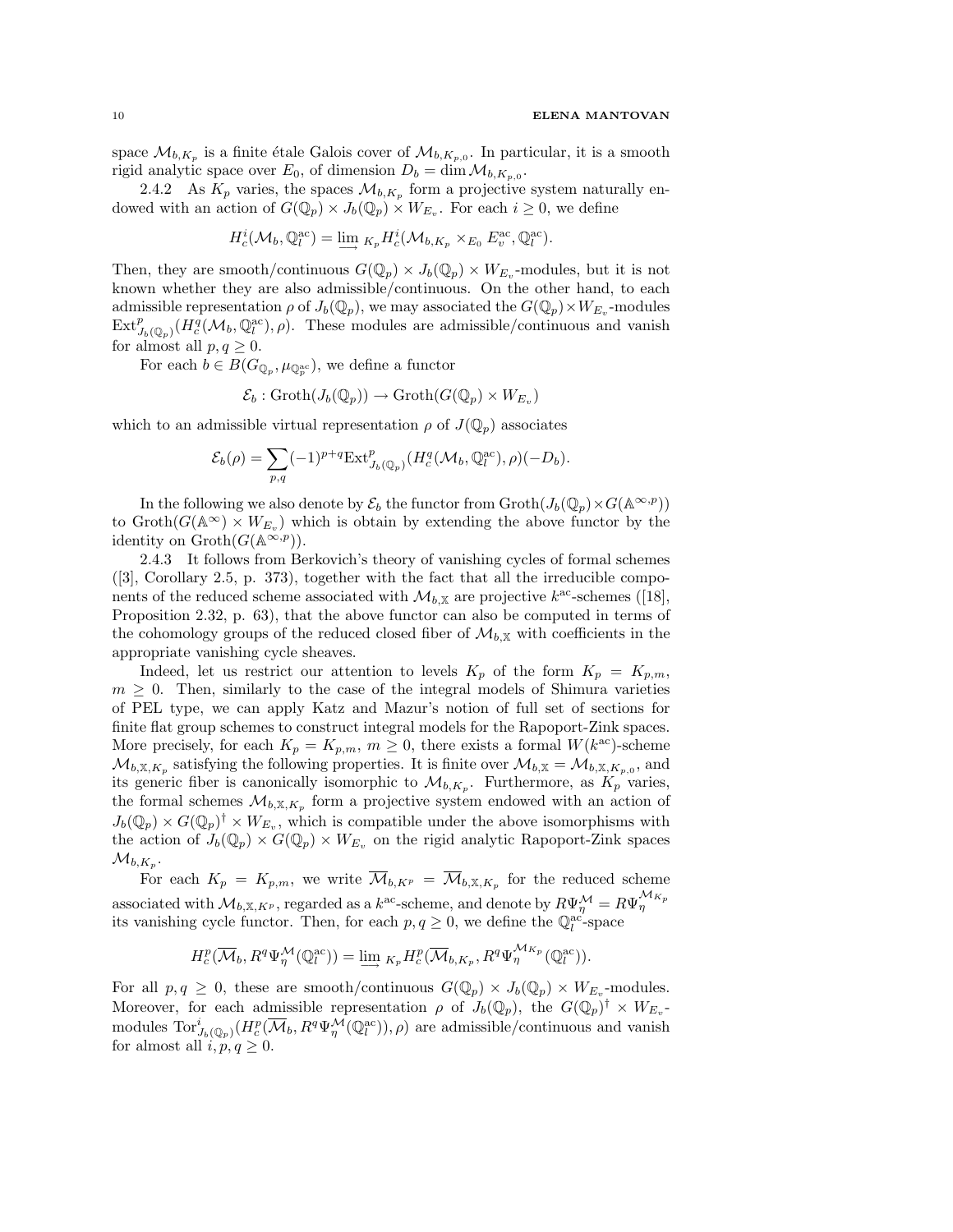Similarly to the case of integral models for Shimura varieties, by considering a class of integral models for the Rapoport-Zink spaces larger than that introduced here, it is possible to canonically extend the smooth/continuous (resp. admissible /continuous) action of  $G(\mathbb{Q}_p)^{\dagger} \times W_{E_v}$  on the above  $\mathbb{Q}_l^{\text{ac}}$ -spaces to a smooth/continuous (resp. admissible /continuous) action of  $G(\mathbb{Q}_p) \times W_{E_v}$ . Furthermore, for each  $\rho$ , there is an equality of virtual  $G(\mathbb{Q}_p) \times W_{E_v}$ -modules

$$
\mathcal{E}_b(\rho) = \sum_{i,p,q} (-1)^{i+p+q} \text{Tor}_{J_b(\mathbb{Q}_p)}^i(H_c^p(\overline{\mathcal{M}}_b, R^q \Psi_\eta^{\mathcal{M}}(\mathbb{Q}_l^{\text{ac}})), \rho).
$$

2.5 Igusa varieties. In order to establish a connection between the cohomology of the Shimura varieties and that of their local models, we introduce a new kind of moduli spaces for abelian varieties in positive characteristic, the Igusa varieties. Igusa curves were first introduced by Igusa in the theory of modular curves ([8], or [9], chapters 12 and 13, pp. 344–450), and later generalized in the context of some simple Shimura varieties by Harris and Taylor ([7]). Their more general definition in the context of Shimura varieties of PEL type relies on work of Oort on foliations in moduli spaces of abelian varieties in positive characteristic ([15]), and on results of Zink ([19]), and of Oort and Zink ([16]) on the existence of the slope filtration for p-divisible groups. We refer to [13] (Section 4, pp. 584–589) for details.

2.5.1 Let  $b \in B(G_{\mathbb{Q}_p}, \mu_{\mathbb{Q}_p^{\mathrm{ac}}})$ , and fix a level  $K^p \subset G(\mathbb{A}^{\infty,p})$ . We assume  $\overline{S}_{K^p}(b)$ is not empty, and choose x a closed geometric point of  $\overline{S}_{K^p}(b)$ , defined over  $k^{\text{ac}}$ . We write  $\mathbb{X} = A_x[p^{\infty}]$ .

The Barsotti-Tate group  $X/k^{ac}$  admits a unique slope decomposition,  $X =$  $\oplus_1^t \mathbb{X}^i$ , into isoclinic Barsotti-Tate subgroups  $\mathbb{X}^i$ , each endowed with the appropriate inherited additional structures (i.e. an action of  $\mathcal{O}_{B_{\mathbb{Q}_p}}$ , and isomorphisms  $\ell^i : \mathbb{X}^i \cong$  $(\mathbb{X}^{t+1-i})^{\vee}$  induced by the quasi-polarization  $\ell$  of  $\mathbb{X})$ . As before, we write  $J_b(\mathbb{Q}_p)$ for the group of quasi-self-isogenies of X. We recall that the associated algebraic group  $J_b/\mathbb{Q}_p$  is an inner form of the Levi subgroup of  $G_{\mathbb{Q}_p}$  associated with the slope decomposition of the isocrystals of X.

2.5.2 We say that a Barsotti-Tate group with additional structures  $Y$  defined over field  $k' \supset k^{\text{ac}}$  is geometrically isomorphic to X (we write  $Y \cong_g X$ ) if there exists a field extension  $k'' \supset k'$  over which the two become isomorphic. We define  $C = C_x = C_x$ , the *central leaf* through x (or equivalently, associated to X), as

$$
C_x = \{ y \in \overline{S}_{K^p}(b) | A_y[p^{\infty}] \cong_g \mathbb{X} \}.
$$

Then,  $C_x$  is a closed subspace of  $\overline{S}_{K^p}(b)$  defined over  $k^{\text{ac}}$ , which is a smooth scheme when endowed with the reduced subscheme structure.

We regard C as a smooth closed  $k^{\text{ac}}$ -subscheme of  $\overline{S}_{K^p}(b)$ . For each  $K^p$ , we also write  $C = C_{K^p} \subset \overline{S}_{K^p}(b)$ . Then, as  $K^p$  varies, the schemes  $C_{K^p}$  naturally form a projective system endowed with an action of  $G(\mathbb{A}^{\infty,p}) \subset G(\mathbb{A}^{\infty})^{\dagger}$ .

2.5.3 Let  $C = C_{\mathbb{X}, K^p}$ . Without loss of generality, we assume X is completely slope divisible. We write  $H/C$  for the p-divisible part of the restriction of the universal abelian scheme  $A/\overline{S}_{K^p}(b)$  to C. Then, it follows from the work of Zink  $([19])$ , and of Oort and Zink  $([16])$ , that the Barsotti-Tate group  $H/C$  is also completely slope divisible. More precisely,  $H$  admits a canonical slope filtration  $0 = H_0 \subset H_1 \subset \cdots H_t = H$ , into Barsotti-Tate subgroups with slope divisible Barsotti-Tate subquotients  $H^i = H_i/H_{i-1}$ . Each  $H^i/C$  is a Barsotti-Tate group endowed with appropriate additional structures inherited by those of H. Moreover,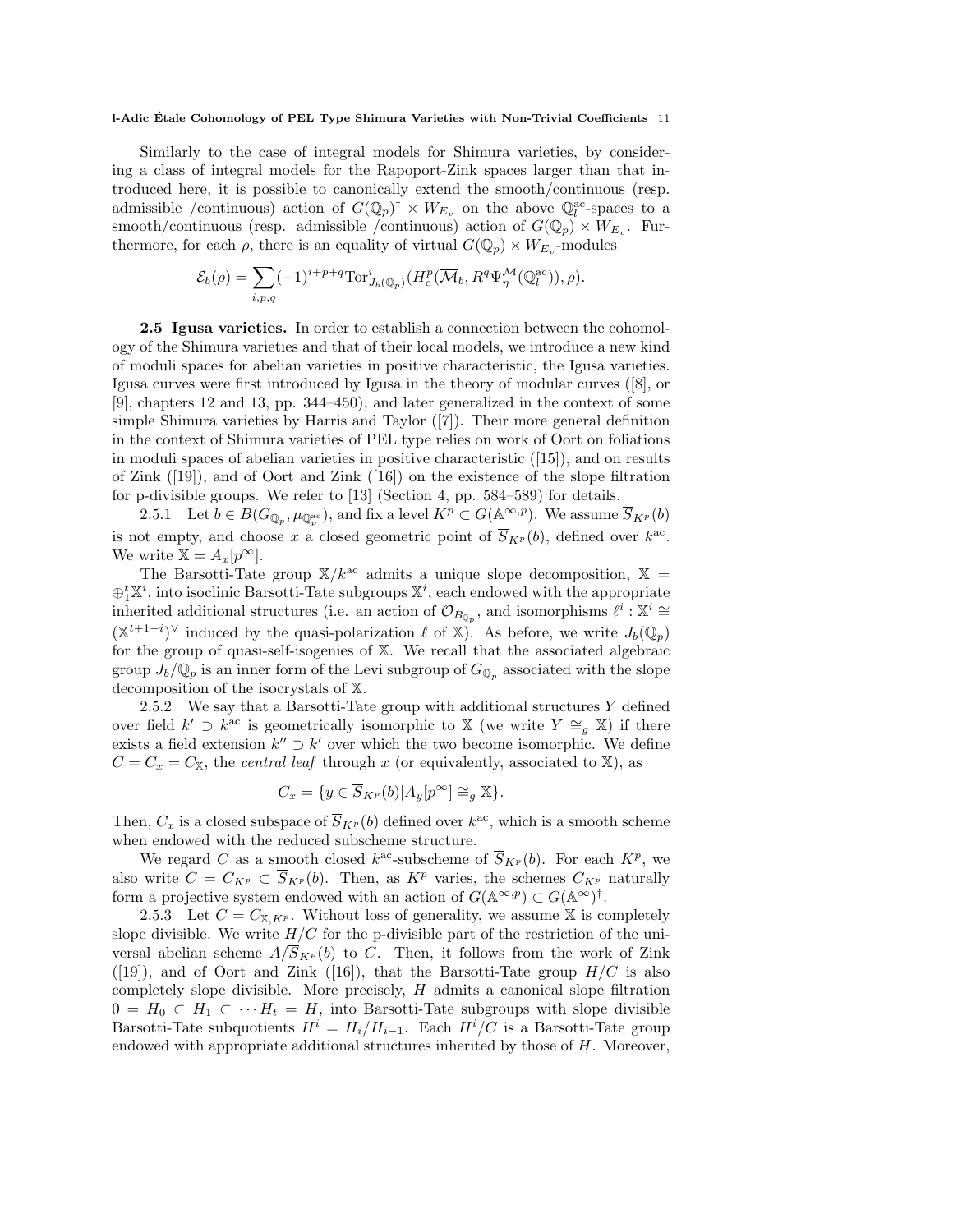it follows from the definition of C that, for each point  $y \in C$ , the Barsotti-Tate groups with additional structures  $H_y^i$  are geometrically isomorphic to  $\mathbb{X}^i$ , for all *i*. We write  $H^{sp} = \bigoplus_{i=1}^{t} H^{i}$ , also regarded as a Barsotti-Tate group with additional structure (its additional structures controlled by the Levi subgroup of  $G_{\mathbb{Q}_p}$  which is an inner form of  $J_b$ ). We observe that, for each  $y \in C$ , the Barsotti-Tate group  $H_y^{sp}$  is geometrically isomorphic (via a canonical isomorphism) to  $H_y$ . (This follows from the fact that the slope filtration of a Barsotti-Tate group canonically splits over an algebraically closed field.)

2.5.4 For each  $m \geq 1$ , we define the *Igusa variety of level m* as the space  $\mathrm{Ig}_m = \mathrm{Ig}_{\mathbb{X}, K^p, m}$  over  $C_{\mathbb{X}, K^p}$  parameterizing isomorphisms of truncated Barsotti-Tate groups with additional structures  $j_m$ :  $\mathbb{X}[p^m]_C \cong H^{sp}[p^m]$ . (Here, by an isomorphism of truncated Barsotti-Tate group with additional structures, we mean an isomorphism of the underlying finite flat group schemes, which commutes with the additional structures and which extends étale locally to any truncation of higher depth  $m' \geq m$ .

It follows from the definition that, for each  $m \geq 1$ , the Igusa variety Ig<sub>m</sub> is finite étale and Galois over C. Thus, in particular, it is a smooth scheme over  $k^{ac}$ . Ig<sub>m</sub> is naturally endowed with an action of the group of automorphism of X. Further more, as  $K^p$  and m vary, the schemes  $\lg_{K^p,m}$  naturally form a projective system endowed with commuting actions of  $G(\mathbb{A}^{\infty,p}) \subset G(\mathbb{A}^{\infty})^{\dagger}$  and the group of automorphism of X. If we regard the group of automorphism of X as an open compact subgroup of  $J_b(\mathbb{Q}_p)$ , then its action on the projective system of Igusa varieties naturally extends to a larger subgroup which we denote by  $J_b(\mathbb{Q}_p)^\dagger$  ([13], Section 4, Lemma 5, pp. 586–587).

2.5.5 Let  $\xi$  be a finite dimensional *l*-adic representation of G and  $\mathcal{L}_{\xi}$  the associated lisse étale sheaf over the models  $S_{K^p}$  as in section 2.2.4. For all  $\overline{K^p}, m$ as above, we write  $\mathcal{L}_{\xi|\mathbb{I}_{S_{X,K^p,m}}}$  for the pullback of the sheaf  $\mathcal{L}_{\xi}/S_{K^p}$  under the natural morphism  $I_{\mathbb{S}_{X,K^p,m}} \to C_{X,K^p} \subset \overline{S}_{K^p} \subset S_{K^p}.$ 

For each  $i \geq 0$ , we define

$$
H_c^i(\mathrm{Ig}_\mathbb{X},\mathcal{L}_\xi)=\lim_{\longrightarrow} {}_{K^p,m}H_c^i(\mathrm{Ig}_{\mathbb{X},K^p,m},\mathcal{L}_\xi|_{\mathrm{Ig}_{\mathbb{X},K^p,m}}).
$$

These  $\mathbb{Q}_l^{\text{ac}}$ -vector spaces have a natural structure of  $G(\mathbb{A}^{\infty,p}) \times J_b(\mathbb{Q}_p)^{\dagger}$ -modules, which canonically extends to a structure of  $G(\mathbb{A}^{\infty,p}) \times J_b(\mathbb{Q}_p)$ -modules. Further more, as  $G(\mathbb{A}^{\infty,p}) \times J_b(\mathbb{Q}_p)$ -modules they are admissible. We define

$$
H_c(\mathrm{Ig}_{\mathbb{X}},\mathcal{L}_{\xi})=\sum_i (-1)^i H_c^i(\mathrm{Ig}_{\mathbb{X}},\mathcal{L}_{\xi})\in \mathrm{Groth}(G(\mathbb{A}^{\infty,p})\times J_b(\mathbb{Q}_p)).
$$

We remark that the above modules depend only on the isogeny class of  $X$ . In the following, given  $b \in B(G_{\mathbb{Q}_p}, \mu_{\mathbb{Q}_p^{\mathrm{ac}}})$ , we sometimes write  $H_c(\mathrm{Ig}_b, \mathcal{L}_{\xi}) = H_c(\mathrm{Ig}_{\mathbb{X}}, \mathcal{L}_{\xi}),$ for any choice of a Barsotti-Tate group  $X$  in the isogeny class determined by b.

### 3 Statement of the main results

We are finally read to state the main theorem of this paper, as well as the intermediate results necessary to adapt to this more general context the strategy of [12] and [13].

**Theorem 3.1** Maintaining the above notations. Let  $\xi$  be a representation of G on a finite dimensional  $\mathbb{Q}_l^{\text{ac}}$ -vector space. For each  $b \in B(G_{\mathbb{Q}_p}, \mu_{\mathbb{Q}_p^{\text{ac}}})$ , there is an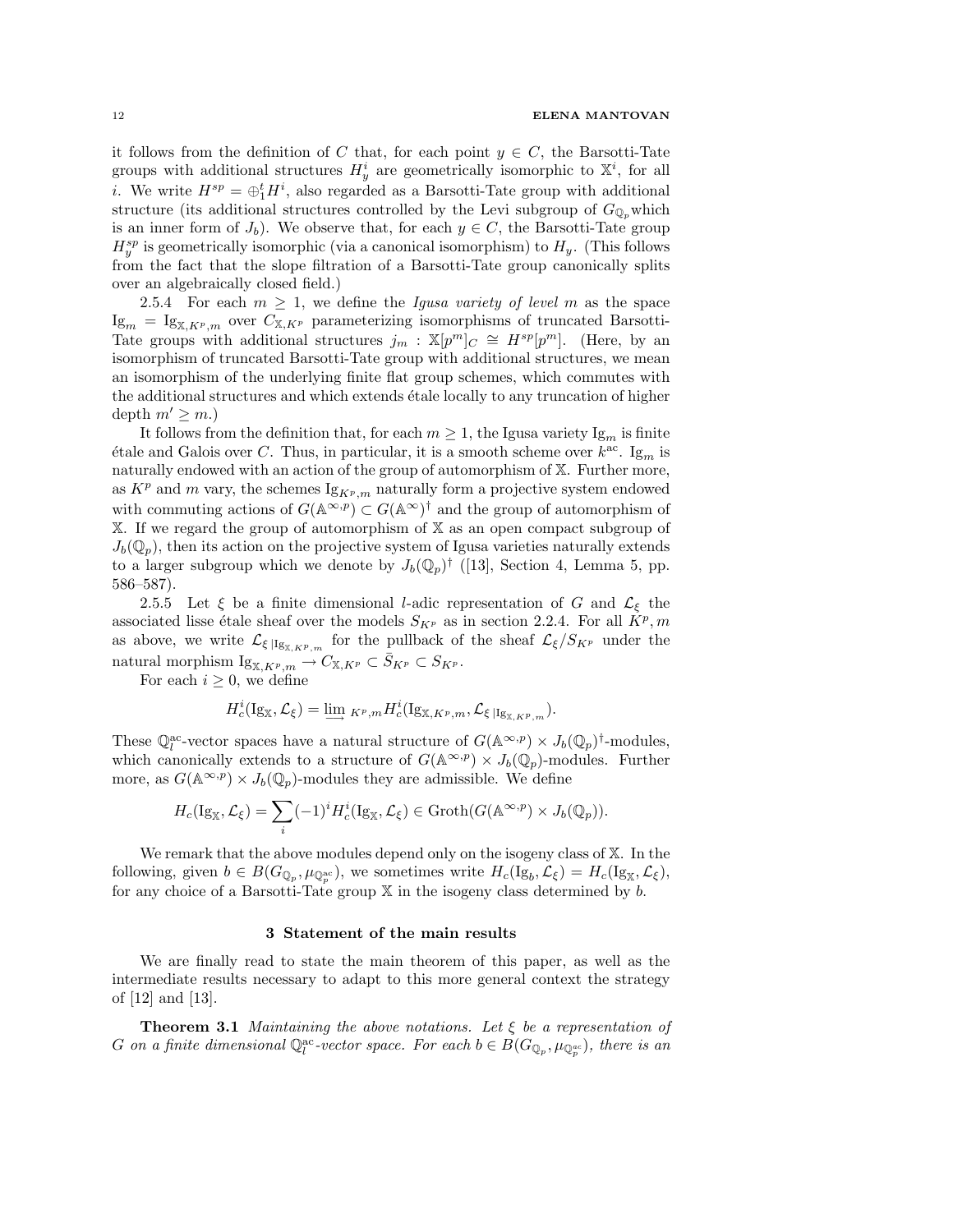equality of virtual  $G(\mathbb{A}^{\infty})^{\dagger} \times W_{E_v}$ -modules

$$
H_c(\overline{S}(b), R\Psi_\eta^S(\mathcal{L}_\xi)) = \mathcal{E}_b(H_c(Ig_b, \mathcal{L}_\xi)),
$$

where  $\mathcal{E}_b$  is the functor associated with the local models of the Shimura varieties attached to b.

In the case of proper Shimura varieties, the above equalities can be extended to the equalities of  $G(\mathbb{A}^{\infty}) \times W_{E_v}$ -modules, for all  $b \in B(G_{\mathbb{Q}_p}, \mu_{\mathbb{Q}_p^{ac}})$ . In particular, we deduce an equality of  $G(\mathbb{A}^{\infty}) \times W_{E_v}$ -modules

$$
H(Sh, \mathcal{L}_{\xi}) = \sum_{b \in B(G_{\mathbb{Q}_p}, \mu_{\mathbb{Q}_p^{\mathrm{ac}}})} \mathcal{E}_b(H(Ig_b, \mathcal{L}_{\xi})).
$$

For  $\xi = \mathbb{Q}_l^{\text{ac}}$  the trivial representation, the above theorem was proven in [13] (Theorem 22, p. 607).

While the above formula was previously only established for cohomology with trivial coefficients, many of the constructions and intermediate results in [12] and [13] were carried out in larger generality. In the following, we recall those constructions and point out the results about the local geometry of the Shimura varieties and their vanishing cycle sheaves which underlie the formula.

**3.1 Strategy.** We fix  $K^p$  a sufficiently small open compact subgroup of  $G(\mathbb{A}^{\infty,p})$ . Let  $b \in B(G_{\mathbb{Q}_p}, \mu_{\mathbb{Q}_p^{\mathrm{ac}}})$  and assume  $\overline{S}(b) = \overline{S}_{K^p}(b)$  is not empty. We choose X a Barsotti-Tate group with additional structures associated with a closed geometric point of  $\overline{S}(b)$ , and write  $\overline{\mathcal{M}} = \overline{\mathcal{M}}_{b,\mathbb{X}}$  (resp.  $\overline{\mathcal{M}}^{n,d} = \overline{\mathcal{M}}_{b,\mathbb{X}}^{n,d}, n, d \geq 0$ ) for the reduced closed fiber of the local model  $\mathcal{M}_{b,\mathbb{X}}$  (resp.  $\mathcal{M}_{b,\mathbb{X}}^{n,d}$ ). For each  $m\geq 0$ , we also write  $I_{\mathcal{S}_m} = I_{\mathcal{S}_{X,K^p,m}}$  for the Igusa variety of level m, associated with our choice of b, X, and  $K^p$ .

For all  $m, n, d \geq 0$ , we define

$$
q_1: \mathrm{Ig}_m \times \overline{\mathcal{M}}^{n,d} \to \mathrm{Ig}_0 \text{ and } q_2: \mathrm{Ig}_m \times \overline{\mathcal{M}}^{n,d} \to \overline{\mathcal{M}},
$$

respectively as the first projection of the product composed with the cover map  $\text{Ig}_m \to \text{Ig}_0$ , and the second projection of the product composed with the natural inclusion  $\overline{\mathcal{M}}^{nd} \hookrightarrow \overline{\mathcal{M}}$ .

Finally, for any level K of the form  $K = K^p K_p$ , with  $K_p = K_{p,m} \subset K_{p,0}$ , we write  $K_0 = K^p K_{p,0}$ , and denote by  $f_{K_p} : Sh_K \to Sh_{K_0}$  and  $g_{K_p} : \mathcal{M}_{b,K_p} \to \mathcal{M}_{b,K_{p,0}}$ the cover maps between Shimura varieties and Rapoport-Zink spaces corresponding respectively to the inclusions  $K \subset K_0$  and  $K_p \subset K_{p,0}$ .

3.1.1 In [13] (Proposition 9, p.592) we construct a system of finite  $k^{ac}$ -morphisms

$$
\pi_{(N,m,n,d)}: \mathrm{Ig}_m \times \overline{\mathcal{M}}^{n,d} \to \overline{S}(b)_{k^{\mathrm{ac}}} = \overline{S}(b) \times_k k^{\mathrm{ac}},
$$

indexed by quadruples of non-negative integers  $(N, m, n, d)$  satisfying certain conditions (namely, we require that  $m, N$  are sufficiently large with respect to d). As  $m, n, d$  vary, the morphisms  $\pi_{(N,m,n,d)}$  form a system compatible under the natural projections among Igusa varieties and inclusion of truncated Rapoport-Zink spaces, and as  $N$  varies, they are compatible up to powers of the relative Frobenius  $F$  of  $\overline{S}(b)/k$ . Moreover, as a system, they are  $J_b(\mathbb{Q}_p)^{\dagger}$ -equivariant, for the natural action of  $J_b(\mathbb{Q}_p)^\dagger\subset J_b(\mathbb{Q}_p)$  on the system of products  $\mathrm{Ig}_m\times\overline{\mathcal{M}}^{n,d},$  and the trivial action on  $S(b)$ . In the following, with abuse of notations we sometime write  $\pi_N = \pi_{(N,m,n,d)}$ . (We postpone recalling their definition to section 5, proof of proposition 5.2.)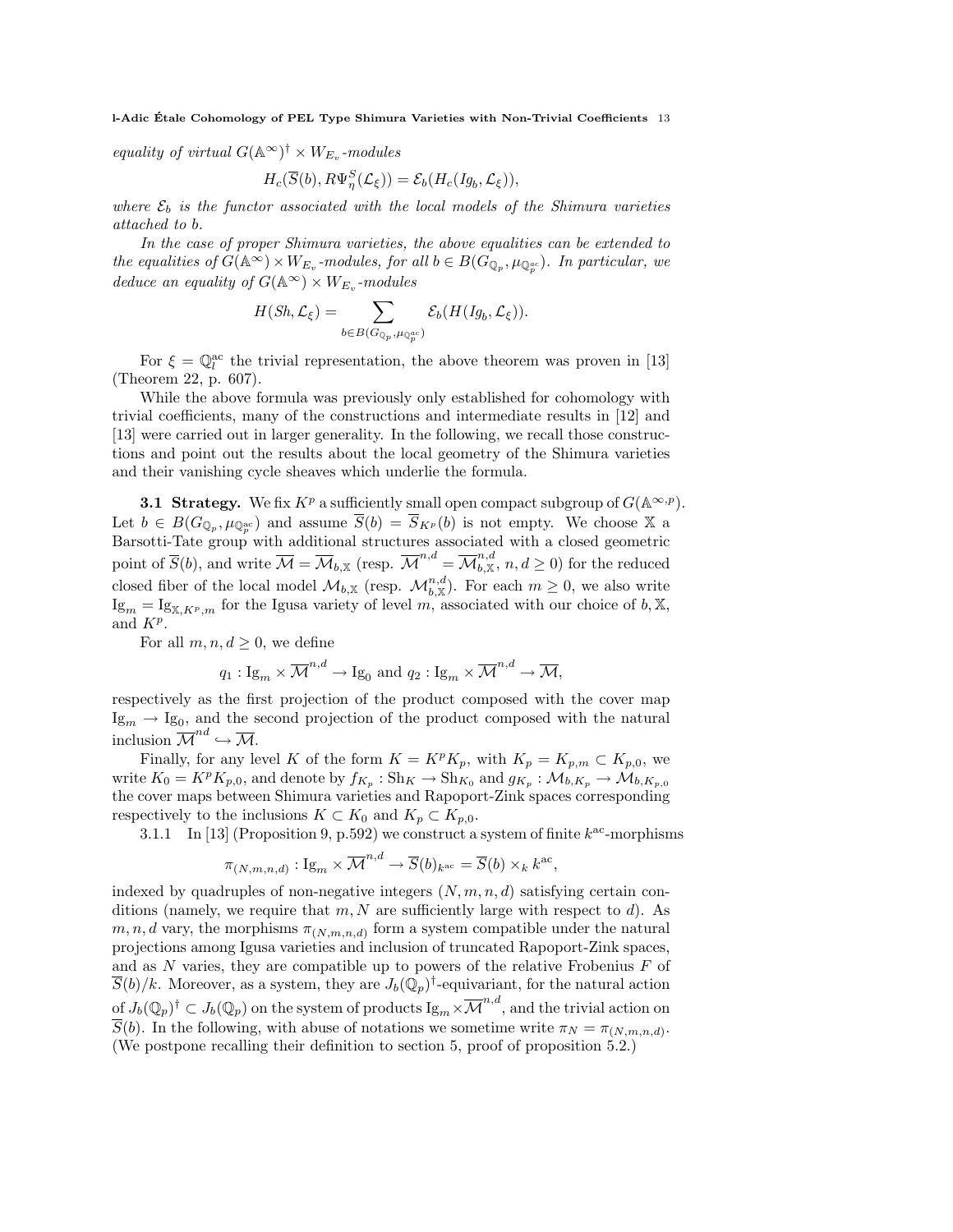The special case  $\xi = \mathbb{Q}_l^{\text{ac}}$  of theorem 3.1 is proved in [13] by combining together the following results.

Theorem 1 [[12], Theorem 5.11, p. 287]

Let  $\mathcal L$  be an abelian torsion étale sheaf over  $\overline{S}(b)_{k^{\text{ac}}}$ , with torsion orders prime to p and endowed with an action of  $W_{E_v}$ . There exists a  $W_{E_v}$ -equivariant spectral sequence

$$
E_2^{p,q} = H_q(J_b(\mathbb{Q}_p), \underline{\lim}_{m,n,d} H_c(\mathrm{Ig}_m \times \overline{\mathcal{M}}^{n,d}, \pi_N^* \mathcal{L})) \Rightarrow H_c^{p+q}(\overline{S}(b) \times_k k^{\mathrm{ac}}, \mathcal{L}).
$$

Theorem 2 [[12], Theorem 5.13, p. 281]

Let  $r \geq 1$ , and  $\mathcal{L}/\overline{S}(b)_{k^{\text{ac}}}, \mathcal{G}/\overline{\mathcal{M}}$  be two étale sheaves of  $\mathbb{Z}/l^r\mathbb{Z}$ -modules, which are endowed with an action of  $W_{E_v}$ .

We assume that there exists a system of  $W_{E_v}$ -equivariant isomorphisms, indexed by the quadruples  $(N, m, n, d)$ ,

$$
\pi_N^* \mathcal{L} \cong q_2^* \mathcal{G},
$$

which are compatible under the morphisms induced by the projections among the Igusa varieties, the inclusion of truncated Rapoport-Zink spaces and the action of  $J_b(\mathbb{Q}_p)^\dagger$ .

Then, there exists a  $W_{E_v}$ -equivariant spectral sequence

$$
E^{p,q} = \bigoplus_{t+s=q} \text{Tor}_{J_b(\mathbb{Q}_p)}^p(H^s_c(\overline{\mathcal{M}}, \mathcal{G}_2), H^t_c(\text{Ig}, \mathbb{Z}/l^r\mathbb{Z})) \Rightarrow H^{p+q}_c(\overline{S}(b) \times_k k^{\text{ac}}, \mathcal{L}).
$$

**Theorem 3** [[13], Proposition 21, p. 605]

Let  $K = K^p K_p$  be a level as in section 2.1.3,  $b \in B(G_{\mathbb{Q}_p}, \mu_{\mathbb{Q}_p^{\mathrm{ac}}}).$ 

For each  $r \geq 1$ , there exists a system of  $W_{E_v}$ -quasi-isomorphism of complexes, indexed by the quadruples  $(N, m, n, d)$ ,

$$
\pi_N^*(R\Psi_\eta^S Rf_{K_p\,*}(\mathbb{Z}/l^r\mathbb{Z})_{|\overline{S}(b)_{k^\mathrm{ac}}})\cong q_2^*(R\Psi_\eta^{\mathcal{M}}Rg_{K_p\,*}(\mathbb{Z}/l^r\mathbb{Z})),
$$

which are compatible under the morphisms induced by the projections among the Igusa varieties, the inclusion of truncated Rapoport-Zink spaces and the action of  $\widetilde{J}_b(\mathbb{Q}_p)^{\dagger}.$ 

Furthermore, they are also compatible with the action of  $G(\mathbb{Q}_p)^{\dagger}$ , as the level K varies.

3.1.2 We state the appropriate analogues of Theorems 2 and 3 in the context of this paper.

**Theorem 3.2** Let  $r \geq 1$ , and  $\mathcal{L}/\overline{S}(b)_{k^{ac}}$ ,  $\mathcal{G}_1/Ig_0$  and  $\mathcal{G}_2/\overline{\mathcal{M}}$  be some étale sheaves of  $\mathbb{Z}/l^r\mathbb{Z}$ -modules, which are endowed with an action of  $W_{E_v}$ .

We assume that there exists a system of  $W_{E_v}$ -equivariant isomorphisms, indexed by the quadruples  $(N, m, n, d)$ ,

$$
\pi_N^*{\mathcal L} \cong q_1^*{\mathcal G}_1 \otimes q_2^*{\mathcal G}_2,
$$

which are compatible under the morphisms induced by the projections among the Igusa varieties, the inclusion of truncated Rapoport-Zink spaces and the action of  $J_b(\mathbb{Q}_p)^\dagger$ .

Then, there exists a  $W_{E_v}$ -equivariant spectral sequence

$$
E^{p,q} = \bigoplus_{t+s=q} Tor^p_{J_b(\mathbb{Q}_p)}(H_c^s(\overline{\mathcal{M}}, \mathcal{G}_2), H_c^t(Ig, \mathcal{G}_1)) \Rightarrow H_c^{p+q}(\overline{S}(b) \times_k k^{ac}, \mathcal{L}).
$$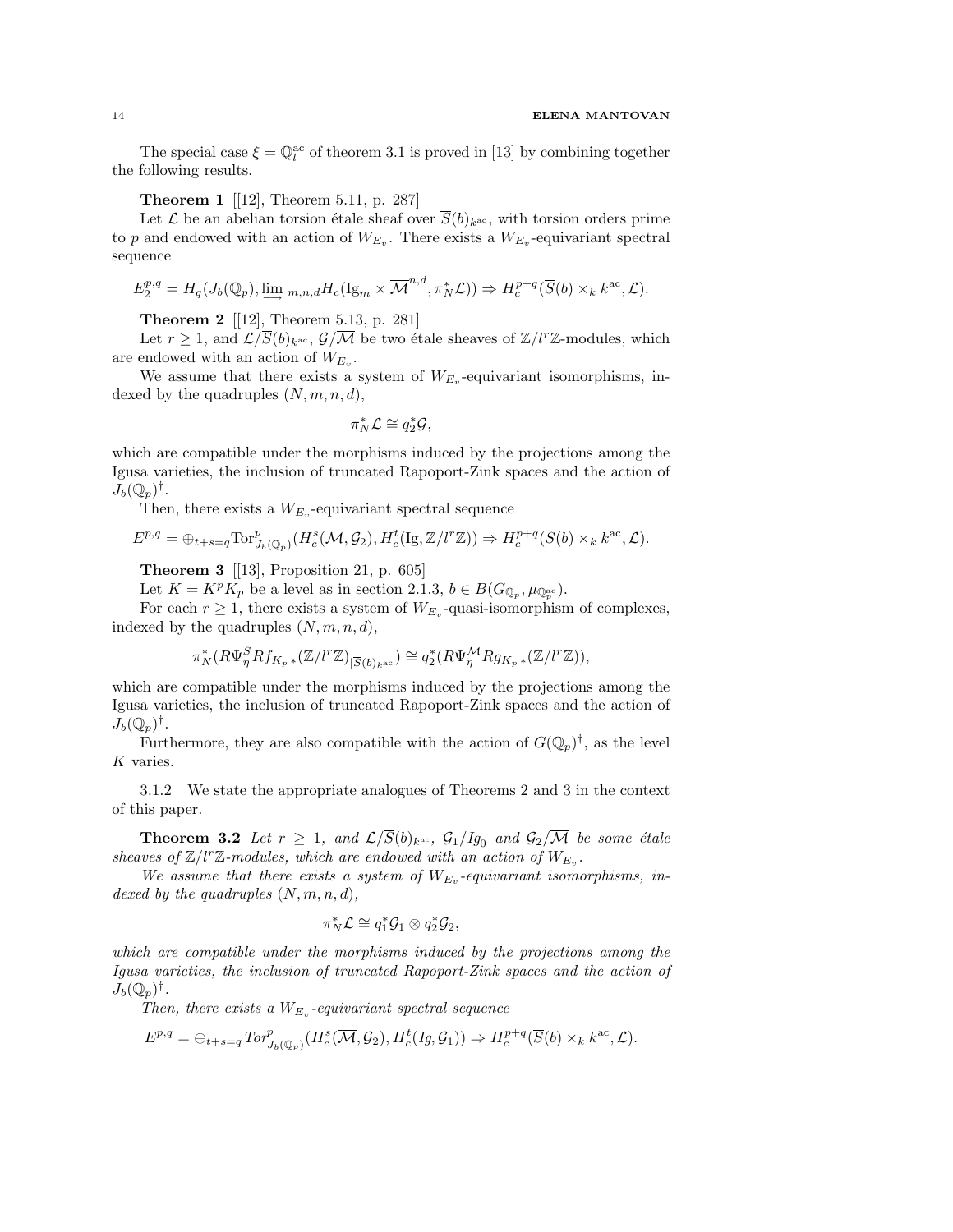**Theorem 3.3** Let  $\xi$  be a representation of G on a finite dimensional  $\mathbb{Q}_l^{ac}$ -vector space,  $b \in B(G_{\mathbb{Q}_p}, \mu_{\mathbb{Q}_p^{ac}})$ , and  $K = K^p K_p$  a level as in section 2.1.3.

There exists a system of  $W_{E_v}$ -quasi-isomorphism of complexes, indexed by the quadruples  $(N, m, n, d)$ ,

$$
\pi_N^*(R\Psi_\eta^S Rf_{K_p\,*}(\mathcal{L}_\xi)_{|\overline{S}(b)_{k^{ac}}})\cong q_1^*(\mathcal{L}_{\xi\,|Ig_0})\otimes q_2^*(R\Psi_\eta^{\mathcal{M}} Rg_{K_p\,*}(\mathbb{Q}_l^{ac})),
$$

which are compatible under the morphisms induced by the projections among the Igusa varieties, the inclusion of truncated Rapoport-Zink spaces and the action of  $J_b(\mathbb{Q}_p)^{\dagger}$ .

Furthermore, they are also compatible with the action of  $G(\mathbb{Q}_p)^{\dagger}$ , as the level K varies.

**Proof of theorem 3.1** In view of the results discussed in section 2, theorem 3.1 is an immediate consequence of theorems 3.2 and 3.3.

In particular, in the case of proper Shimura varieties, following the discussions in sections 2.2.5 and 2.4.3, we can deduce the second statement from theorems 3.2 and 3.3, as long as we include in theorem 3.3 the case of the vanishing cycle sheaves associated with a larger class of integral models.  $\Box$ 

**Proof of theorem 3.2** The techniques used in [12] to prove Theorem 2 apply directly to this more general case. (Indeed, Theorem 2 is a special case of theorem 3.2, namely the case of  $\mathcal{G}_1 = \mathbb{Q}_l^{ac}$ . More precisely, after applying the Künneth formula for étale cohomology to the products of Igusa varieties and Rapoport-Zink spaces, the statement follows from Theorem 1.  $\Box$ 

The next two sections are dedicated to proving theorem 3.3.

## 4 Reduction to a special case

In the previous section, we stated our results for  $\xi$  a finite dimensional *l*-adic representation of G. It is an easy observation that in fact it is sufficient to consider the cases when  $\xi$  is irreducible, since the general case would then follow from those. In this section, we explain how the special case of  $\xi$  equal to the exterior algebra of sums of copies of the dual of the representation  $V$  of  $G$  implies all the cases of  $\xi$  irreducible and thus the general statement. Further more, we explain how these cases are related to the study of the local geometry of the multi-self products of the universal abelian scheme over the Shimura varieties.

**4.1 Preliminaries.** Let  $V_0$  denote the dual of the representation  $V \otimes \mathbb{Q}_l^{\text{ac}}$  of G. We write  $\mathbb{Q}_l^{\text{ac}}(1)$  for the *l*-adic representation of G defined by the character  $\nu$ . Thus, we have  $V_0 = V \otimes \mathbb{Q}_l^{\mathrm{ac}}(-1)$ .

For any integer  $s \geq 1$ , let  $\wedge^{\bullet} V_0^s$  be the exterior algebra of the sum of s copies of V<sub>0</sub>. (In the following, we also allow  $s = 0$  in which case  $\wedge^{\bullet}V_0^0$  denotes the trivial representation  $\mathbb{Q}_l^{\text{ac}}$ .) These *l*-adic representations of G play a special role in the theory, since the associated lisse etale sheaves have a natural geometric interpretation, as described below.

4.1.1 Let K be a sufficiently small open compact subgroup of  $G(\mathbb{A}^{\infty})$ . We denote by  $\alpha_K : A_K \to Sh_K$  the universal abelian scheme over  $Sh_K$ , and by  $\alpha_K^s$ :  $A_K^s \to Sh_K$  its s-fold self-product over  $Sh_K$ , for all  $s \geq 1$ . (In the following, we also allow  $s = 0$  in which case by  $A_K^0$  we simply mean  $\text{Sh}_K$ . We also sometime omit the index K from the notations.)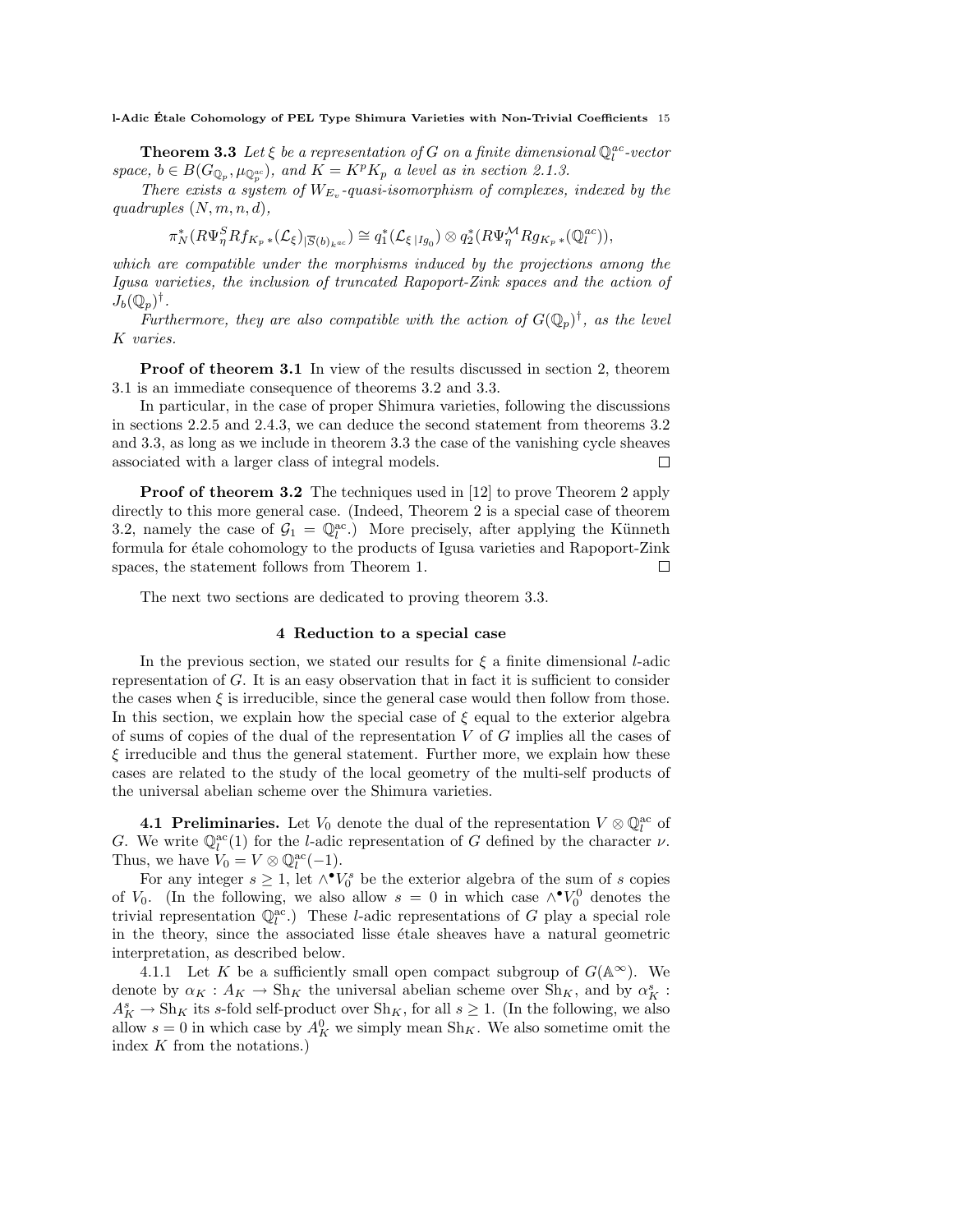We define  $\mathcal{L} = \mathcal{L}_K = R^1 \alpha_{K*} \mathbb{Q}_l^{\text{ac}}$ . Then,  $\mathcal{L}$  is a lisse étale sheaf over  $\text{Sh}_K$ , and more precisely it is the lisse étale sheaf associated with the representation  $V_0$ . More generally, for any integers  $s, t \geq 0$ , the sheaf  $\mathcal{L}_{s,t} = \mathcal{L}_{s,t,K} = R^t \alpha_{K*}^s \mathbb{Q}_l^{\text{ac}}$  over  $Sh_K$ is the lisse étale sheaf associated with the representation  $\wedge^t V_0^s$ .

4.1.2 For any integer  $s \geq 0$ , let  $E_s$  be the  $\mathbb{Q}_l^{\text{ac}}$ -algebra  $\text{End}(\wedge^{\bullet} V_0^s)$ . We recall that an element  $u \in E_s$  is said to be homogeneous of degree t if its image is contained in  $\wedge^t V_0^s \subset \wedge^{\bullet} V_0^s$ .

Weyl's theorem on complete reducibility implies that every finite dimensional representation of G over  $\mathbb{Q}_l^{\text{ac}}$  is completely reducible. Furthermore, in our context, every irreducible representation of G appears in an exterior algebra of a sum of copies of  $V_0$ . ([5], Section 15.3, Proposition 15.15 for type  $A_{n-1}$ ; Section 17.3, Theorems 17.11, 17.21 for type  $C_n$ ; Section 19.5, Theorems 19.19, 19.22 for type  $D_n$ . In loc. cit., these results are stated for isometry groups but can be adapted to similitude groups.)

More precisely, for any irreducible representation  $\xi$  of G on a finite dimensional  $\mathbb{Q}_l^{\text{ac}}$ -vector space  $W_{\xi}$ , there exist two integers  $s = s_{\xi} \geq 0$ ,  $t = t_{\xi} \geq 0$  and an idempotent  $\epsilon = \epsilon_{\xi} \in E_s$  such that  $\epsilon$  is homogeneous of degree t, and

$$
W_{\xi} = \epsilon(\wedge^{\bullet}V_0^s).
$$

For each  $\xi$ , the idempotent  $\epsilon_{\xi}$  lies in the subalgebra of  $E_s$ ,  $s = s_{\xi}$ , generated by End $(V_0^s)$  and certain endomorphisms of  $\wedge^{\bullet}V_0^s$  associated with the bilinear form on V, regarded as an element in  $\wedge^2 V_0^2(1)$ .

4.1.3 We deduce that, for each irreducible finite dimensional representation  $\xi$ of G, there exists a natural isomorphism of lisse étale sheaves over  $\text{Sh}_K$ 

$$
\mathcal{L}_{\xi} \simeq \epsilon_{\xi} (R^{t_{\xi}} \alpha_{*}^{s_{\xi}} \mathbb{Q}_{l}^{\text{ac}}),
$$

and moreover  $\epsilon_{\xi}(R^t \alpha_*^{s_{\xi}} \mathbb{Q}_l^{\text{ac}}) = 0$  for all  $t \neq t_{\xi}$ .

Furthermore, for each irreducible representation  $\xi$ , the action of the associated idempotent  $\epsilon_{\xi} \in E_s$  on the sheaves  $R^t \alpha_*^s \mathbb{Q}_l^{\alpha c}$ , for  $t \geq 0$ ,  $s = s_{\xi}$ , has a natural geometric interpretation. It can be defined using the endomorphism structure, polarizations, permutations and multiplication by scalars on the s-fold self-product of the universal abelian scheme. This observation justifies what follows in sections 4.2 and 4.3 where these idempotents are used in both the generic and special fibers.

**Proposition 4.1** Maintaining the above notations. For each  $i \geq 0$ , there exists a canonical Galois equivariant isomorphism of  $\mathbb{Q}_l^{\rm ac}\text{-spaces}$ 

$$
H_c^i(\text{Sh}_K \times_E E^{ac}, \mathcal{L}_\xi) \simeq \epsilon_\xi H_c^{i+t_\xi} (A_K^{s_\xi} \times_E E^{ac}, \mathbb{Q}_l^{ac}),
$$

and an equality of virtual admissible/continuous  $G(\mathbb{A}^{\infty}) \times \text{Gal}(E^{\text{ac}}/E)$ -modules

$$
H_c(\mathrm{Sh}, \mathcal{L}_\xi) = (-1)^{t_\xi} \epsilon_\xi H_c(A^{s_\xi}, \mathbb{Q}_l),
$$

where  $H_c(A^{s_{\xi}}, \mathbb{Q}_l) = \sum_i (-1)^i \lim_{\longrightarrow} {}_K H_c^i(A_K^{s_{\xi}} \times_E E^{ac}, \mathbb{Q}_l(t_{\xi})).$ 

Proof The proposition is an immediate consequence of the aforementioned properties of the idempotents  $\epsilon_{\xi}$  and the properness of  $\alpha_K : A_K \to Sh_K$ .  $\Box$ 

4.2 Cohomology groups with coefficients in  $\mathcal{L}_{\xi}$ . In the following, we proceed to adapt the previous observations to the context of the modules associated with the cohomology groups of the reduction of the Shimura varieties, of their Newton strata and of the Igusa varieties.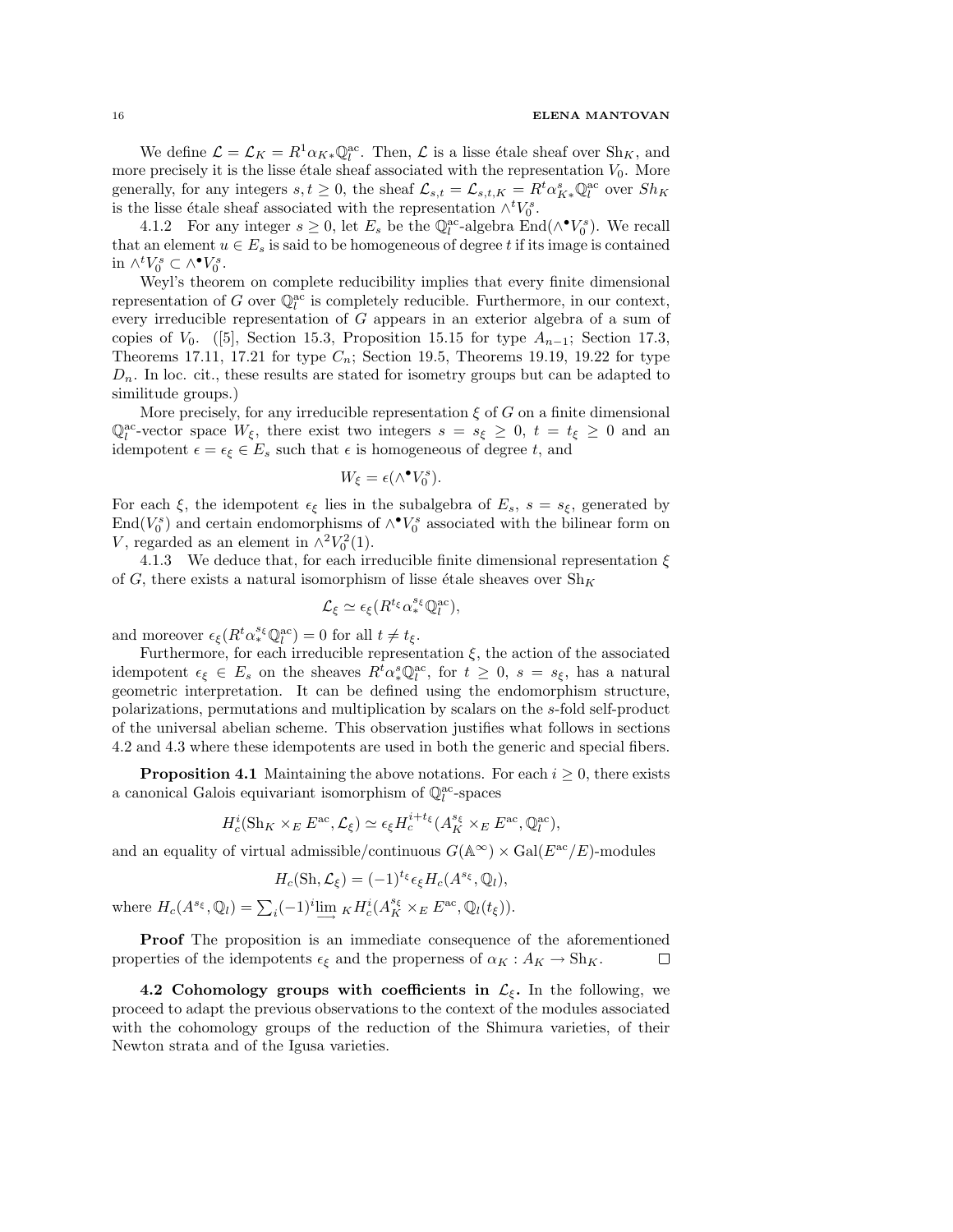4.2.1 Let K be an open compact subgroup of  $G(\mathbb{A}^{\infty})$  as in section 2.1.3. For each  $s \geq 0$ , we write  $A_K^s$  for the s-fold self product of the universal abelian scheme over  $S_K$ , regarded as a scheme over  $\mathcal{O}_{E_v}$ . We denote by  $\overline{A}_K^s$  its reduction in positive characteristic p, i.e.  $\overline{A}_{K}^{s} = A_{K}^{s} \times_{\text{Spec}(\mathcal{O}_{E_{v}})} \text{Spec}(k)$ , and by  $R\Psi_{\eta}^{A} = R\Psi_{\eta}^{A_{K}^{s}}$ its vanishing cycle functor. For all  $p, q \geq 0$ , the spaces

$$
H^p_c(\overline{A}^s\times_k k^{\mathrm{ac}}, R^q \Psi^A_\eta(\mathbb{Q}_l^{\mathrm{ac}}))=\varinjlim{}_K H^p_c(\overline{A}^s_K\times_k k^{\mathrm{ac}}, R^q \Psi^A_\eta(\mathbb{Q}_l^{\mathrm{ac}}))
$$

are admissible/continuous  $G(\mathbb{A}^{\infty})^{\dagger} \times W_{E_v}$ -modules, and we define

$$
H_c(\overline{A}^s\times_k k^{\mathrm{ac}}, R\Psi_{\eta}^A(\mathbb{Q}_l^{\mathrm{ac}}))=\sum_{p,q} (-1)^{p+q} H_c^p(\overline{A}^s\times_k k^{\mathrm{ac}}, R^q\Psi_{\eta}^A(\mathbb{Q}_l^{\mathrm{ac}})).
$$

**Proposition 4.2** Let  $\xi$  be an irreducible finite dimensional *l*-adic representation of G. For each level K, there is an equality of virtual continuous  $W_{E_v}$ -modules

$$
H_c(\overline{S}_K \times_k k^{\text{ac}}, R\Psi_{\eta}^S(\mathcal{L}_{\xi})) = (-1)^{t_{\xi}} \epsilon_{\xi} H_c(\overline{A}_K^{\text{sg}} \times_k k^{\text{ac}}, R\Psi_{\eta}^A(\mathbb{Q}_l^{\text{ac}})).
$$

Further more, there is an equality of virtual admissible/continuous  $G(A^{\infty})^{\dagger} \times$  $W_{E_v}$ -modules

$$
H_c(\overline{S} \times_k k^{\text{ac}}, R\Psi_\eta^S(\mathcal{L}_\xi)) = (-1)^{t_\xi} \epsilon_\xi H_c(\overline{A}^{s_\xi} \times_k k^{\text{ac}}, R\Psi_\eta^A(\mathbb{Q}_l^{\text{ac}})).
$$

Proof In order to deduce the latter equalities from the above constructions, it suffices to recall that the vanishing cycle functor and the derived pushforward by a proper morphism commute ([4], Section 2.1.7, p. 20). We deduce that, for all integers  $s \geq 0$ , there is a canonical quasi-isomorphism of derived functors

$$
R\Psi_{\eta}^{S} \circ R(\alpha_{\eta}^{s})_{*} \simeq R(\bar{\alpha}^{s})_{*} \circ R\Psi_{\eta}^{A^{s}}
$$

,

where  $\alpha_{\eta}^{s}$  and  $\bar{\alpha}^{s}$  denote respectively the restrictions of  $\alpha^{s}: A^{s} \to S$  to the generic and special fibers of  $\mathcal{O}_{E_v}$  (here,  $\alpha^0 = \text{id}_S$ ).  $\Box$ 

4.2.2 Let  $b \in B(G_{\mathbb{Q}_p}, \mu_{\mathbb{Q}_p^{\mathrm{ac}}})$ . For all levels K and integers  $s \geq 0$ , we write  $\overline{A}_K^s(b)$  for the restriction of  $\overline{A}_K^{s^*}/\overline{S}_K$  to the Newton stratum  $\overline{S}_K(b)$ , and with definition analogous to those above, introduce the  $W_{E_v}$ -module  $H_c(\overline{A}_{K}^{s}(b) \times_k k^{ac}, R\Psi_{\eta}^A(\mathbb{Q}_l^{ac}))$ and the admissible/continuous  $G(\mathbb{A}^{\infty})^{\dagger} \times W_{E_v}$ -module  $H_c(\overline{A}^s(b) \times_k k^{ac}, R\Psi^A_\eta(\mathbb{Q}_l^{ac}))$ . They are endowed with a natural action of the idempotents  $\epsilon_{\xi}$ , for all  $\xi$  with  $s = s_{\xi}$ .

**Proposition 4.3** Let  $b \in B(G_{\mathbb{Q}_p}, \mu_{\mathbb{Q}_p^{\mathrm{ac}}})$ , and  $\xi$  an irreducible finite dimensional *l*-adic representation of  $G$ . For each level  $K$ , there is an equality of virtual continuous  $W_{E_v}$ -modules

$$
H_c(\overline{S}_K(b)\times_k k^{\mathrm{ac}}, R\Psi_\eta^S(\mathcal{L}_\xi))=(-1)^{t_\xi}\epsilon_\xi H_c(\overline{A}^{s_\xi}_K(b)\times_k k^{\mathrm{ac}}, R\Psi_\eta^A(\mathbb{Q}_l^{\mathrm{ac}})).
$$

Further more, there is an equality of virtual admissible/continuous  $G(A^{\infty})^{\dagger} \times$  $W_{E_v}$ -modules

$$
H_c(\overline{S}(b)\times_k k^{\mathrm{ac}}, R\Psi_\eta^S(\mathcal{L}_\xi))=(-1)^{t_\xi}\epsilon_\xi H_c(\overline{A}^{s_\xi}(b)\times_k k^{\mathrm{ac}}, R\Psi_\eta^A(\mathbb{Q}_l^{\mathrm{ac}})).
$$

**Proof** This is an immediate consequence of the definition of the idempotents  $\epsilon_{\xi}$ , proposition 4.2 and the Proper Base Change Theorem.  $\Box$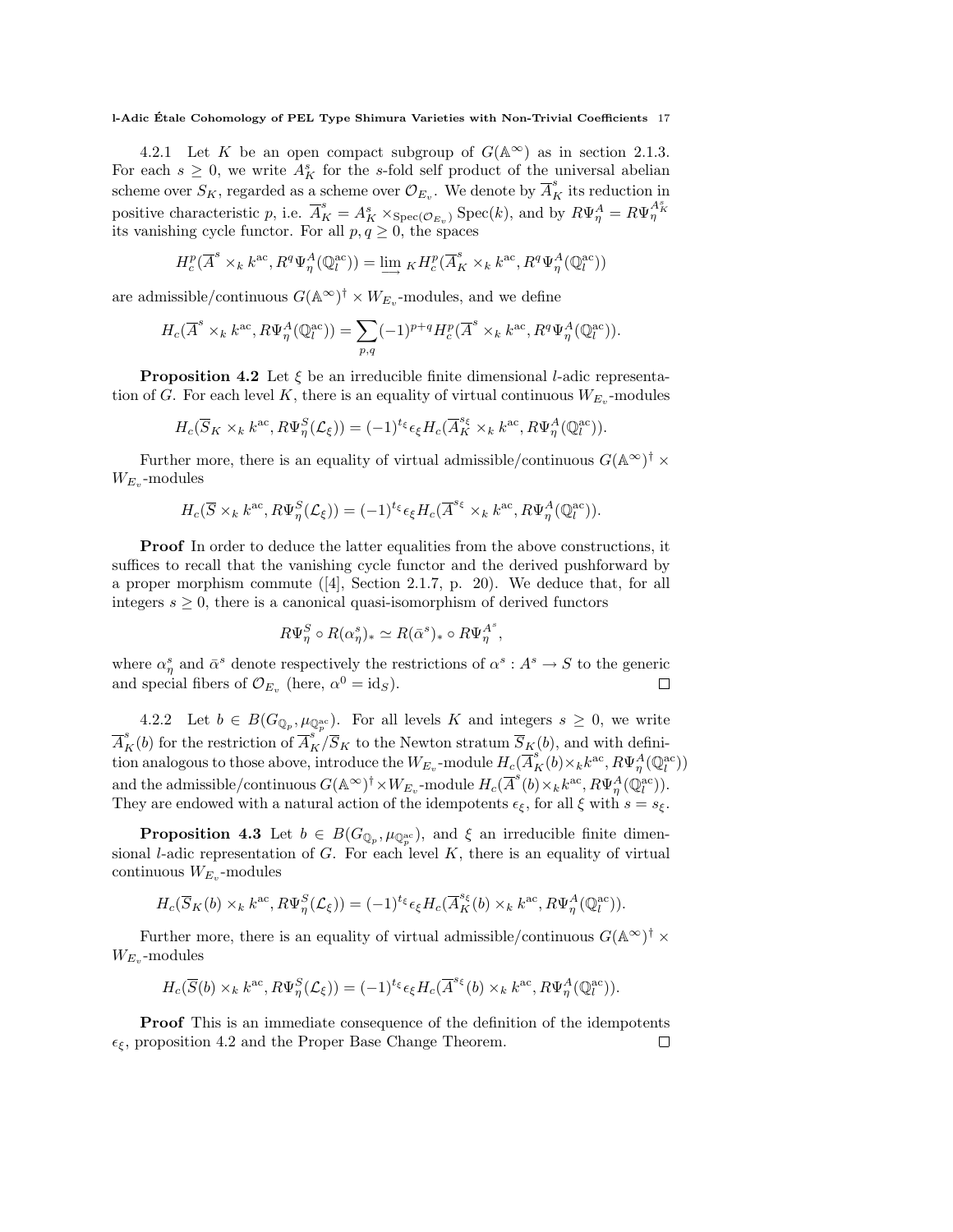4.2.3 Let K be of the form  $K = K^p K_{p,0}$ . We assume that the Newton stratum  $\overline{S}_{K}^{p}(b)$  is not empty, and let X be a Barsotti-Tate group with additional structures associated with a closed geometric point of  $\overline{S}_{K^p}(b)$ . For each  $m \geq 1$ , we write  $\text{Ig}_{\mathbb{X}, K^p,m}$  for the associated Igusa variety of level m over  $\overline{S}_{K^p}(b)$ , and  $A^s_{b,K^p}$  =  $A_{\mathbb{X}, K^p,m}^s$  for the pullback of the s-fold self-product of universal abelian scheme  $\overline{A}_{K^p}(b)/\overline{S}_{K^p}(b)$  over  $I_{\mathcal{S}_{K^p},m}$ , for all  $s\geq 0$ .

For all  $i \geq 0$ , the spaces

$$
H^i_c(A_b^s,\mathbb{Q}_l^{\mathrm{ac}})=\varinjlim{}_{K^p,m}H^i_c(A_{\mathbb{X},K^p,m}^s,\mathbb{Q}_l^{\mathrm{ac}})
$$

are admissible/continuous  $G(\mathbb{A}^{\infty,p}) \times J_b(\mathbb{Q}_p)$ -modules, and we define

$$
H_c(A_b^s,\mathbb{Q}_l^{\mathrm{ac}}) = \sum_i (-1)^i H_c^i(A_b^s,\mathbb{Q}_l^{\mathrm{ac}}).
$$

**Proposition 4.4** Let  $b \in B(G_{\mathbb{Q}_p}, \mu_{\mathbb{Q}_p^{ac}})$  be an element associated with a nonempty Newton stratum, and  $\xi$  an irreducible finite dimensional *l*-adic representation of G. There is an equality of virtual admissible/continuous  $G(\mathbb{A}^{\infty,p}) \times J_b(\mathbb{Q}_p)$ modules

$$
H_c(\mathrm{Ig}_b, \mathcal{L}_\xi) = (-1)^{t_\xi} \epsilon_\xi H_c(A_b^{s_\xi}, \mathbb{Q}_l^{\mathrm{ac}}).
$$

**Proof** This is also a consequence of the definition of the idempotents  $\epsilon_{\xi}$ , proposition 4.2 and of the Proper Base Change Theorem.  $\Box$ 

4.3 Cohomology of the universal abelian scheme. In view of the observation of section 4.2, we now restate theorems 3.1 and 3.3 in the special case of the representations  $\wedge^{\bullet}V_0^s$ ,  $s \geq 0$ , as results about the cohomology of the multi-selfproducts of the universal abelian scheme over the Shimura varieties.

**Theorem 4.5** Let  $s \geq 0$ . For each  $b \in B(G_{\mathbb{Q}_p}, \mu_{\mathbb{Q}_p^{ac}})$  (associated with a nonempty Newton stratum), there is an equality of virtual  $\hat{G}(\mathbb{A}^{\infty})^{\dagger} \times W_{E_v} \times S_s$ -modules

$$
H_c(\overline{A}^s(b) \times_k k^{ac}, R\Psi^A_\eta(\mathbb{Q}_l)) = \mathcal{E}_b(H_c(A_b^s, \mathbb{Q}_l)),
$$

where  $\mathcal{E}_b$  is the functor associated with the local models of the Shimura varieties attached to b.

In the case of proper Shimura varieties, the above equalities can be extended to the equalities of  $G(\mathbb{A}^{\infty}) \times W_{E_v} \times S_s$ -modules, for all  $b \in B(G_{\mathbb{Q}_p}, \mu_{\mathbb{Q}_p^{ac}})$ . In particular, we deduce an equality of  $G(\mathbb{A}^{\infty}) \times W_{E_v} \times S_s$ -modules

$$
H_c(A^s, \mathbb{Q}_l) = \sum_{b \in B(G_{\mathbb{Q}_p}, \mu_{\mathbb{Q}_p^{ac}})} \mathcal{E}_b(H_c(A_b^s, \mathbb{Q}_l)).
$$

**Theorem 4.6** Let  $s \geq 0$ ,  $b \in B(G_{\mathbb{Q}_p}, \mu_{\mathbb{Q}_p^{ac}})$  (associated with a non-empty Newton stratum), and  $K = K^p K_p$  a level of the form  $K_p = K_{p,m}$ , for  $m \geq 0$ .

There exists a system of  $W_{E_v} \times S_s$ -quasi-isomorphism of complexes, indexed by the quadruples  $(N, m, n, d)$ ,

$$
\pi_N^*(R\Psi_{\eta}^S Rf_{K_p \ast}(R\alpha_{K\ast}^s(\mathbb{Q}_l^{ac}))_{|\overline{S}(b)_{k^{ac}}}) \cong q_1^*(R\alpha_{K^p \ast}^s(\mathbb{Q}_l^{ac})_{|Ig_0}) \otimes q_2^*(R\Psi_{\eta}^M Rg_{K_p \ast}(\mathbb{Q}_l^{ac})),
$$

which are compatible under the morphisms induced by the projections among the Igusa varieties, the inclusion of truncated Rapoport-Zink spaces and the action of  $J_b(\mathbb{Q}_p)^\dagger$ .

Furthermore, they are also compatible with the action of  $G(A^{\infty})^{\dagger}$ , as the level K varies.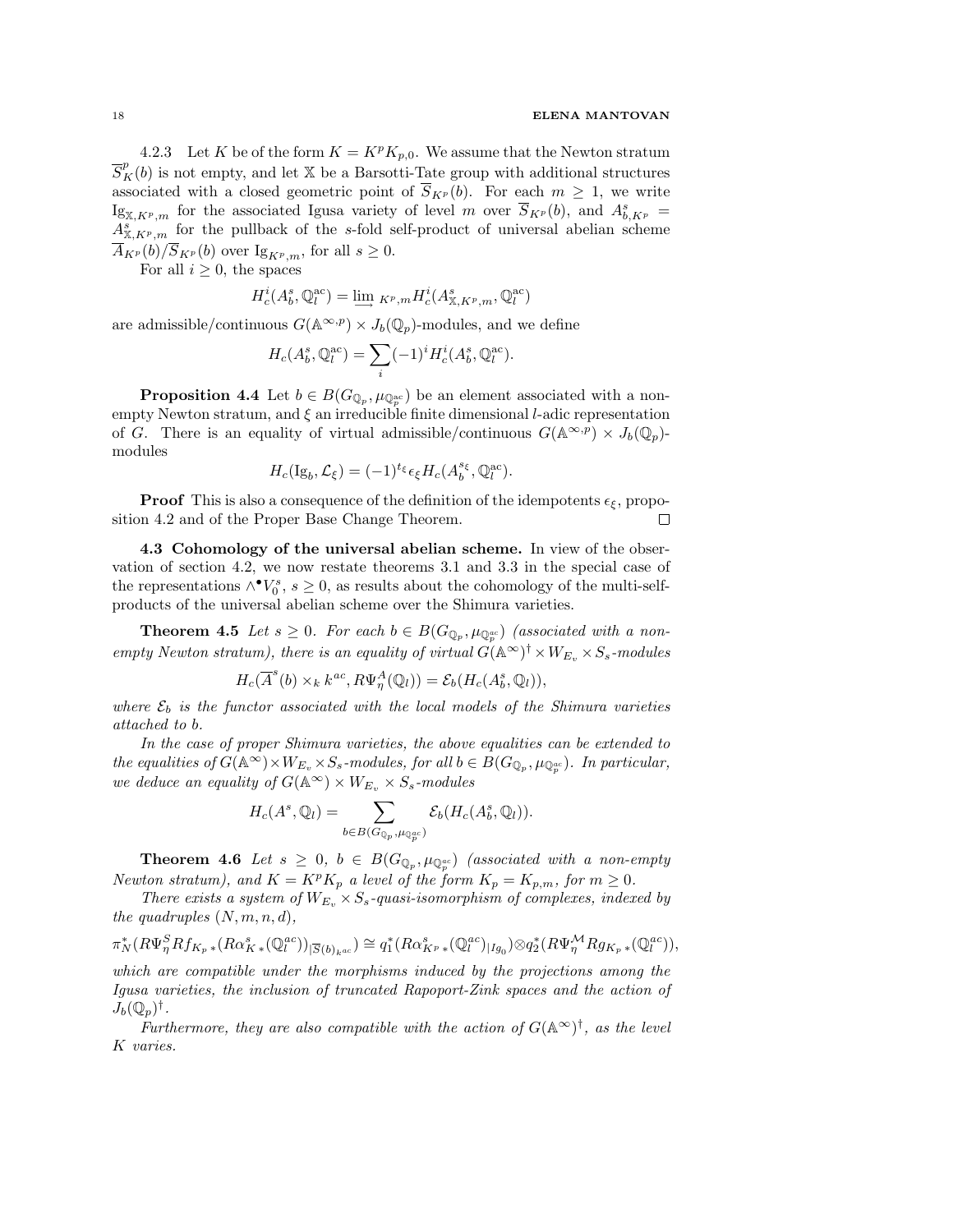Proof of theorem 4.5 It follows from the discussion in section 3.1 that this statement is implied by theorem 4.6 together with theorem 3.2. Again, in the case of proper varieties, the second equality follows from a version of theorem 4.6 which includes the case of the vanishing cycle sheaves associated with a larger class of integral models.  $\Box$ 

Proof of theorem 3.3 It is an immediate consequence of the properties of the idempotents  $\epsilon_{\xi}$  that theorem 4.6 implies theorem 3.3.  $\Box$ 

4.3.1 We point that, in view of propositions 4.1, 4.2, 4.3 and 4.4, the latter argument also proves that theorem 3.1 follows directly from theorem 4.5. Indeed, it suffices to observe that the action of the idempotent  $\epsilon_{\xi}$  on the modules  $H_c(A_b^s, \mathbb{Q}_l)$ , for all s,  $\xi$ , commutes with the functor  $\mathcal{E}_b$ , and this follows from the fact that the actions of  $G(\mathbb{Q}_l)$  and  $J_b(\mathbb{Q}_p)$  commute.

# 5 Proof of theorem 4.6

**5.1 Preliminaries.** Let  $s \geq 0$ ,  $K^p \subset G(\mathbb{A}^{\infty,p})$ ,  $b \in B(G_{\mathbb{Q}_p}, \mu_{\mathbb{Q}_p^{\mathrm{ac}}})$  and X a Barsotti-Tate group associated with  $b$  be all as above. We write

$$
\bar{\alpha} = \bar{\alpha}_{K^p} : \overline{A}_{K^p}^s(b) \to \overline{S}_{K^p}(b)
$$

for the multi-self-product of the universal abelian scheme over the Newton stratum associated with b, and

$$
\beta = \beta_{K^p} : A_{b, K^p}^s \to \mathrm{Ig}_{b, K^p, 0} = \mathrm{Ig}_{\mathbb{X}, K^p, 0}
$$

for the pullback of  $\overline{A}_{K^p}^s(b) \to \overline{S}_{K^p}(b)$  over the corresponding Igusa variety of level 0, under the natural inclusion  $I_{g_{b,K^p,0}} \subset \overline{S}_{K^p}(b)$ . (For simplicity, we are here omitting the upper index s in the notation of the structure morphisms, differently than in section 4.)

5.1.1 Let  $m, n, d, N$  be non-negative integers as in section 3.1.1. We write  $\mathrm{Ig}_{b,K^p,m}$  =  $\mathrm{Ig}_{\mathbb{X},K^p,m},$  and  $\overline{\mathcal{M}}_b^{n,d}$  $\binom{n}{b}$  for the reduced closed fiber of the truncated Rapoport-Zink space  $\mathcal{M}_{b,\mathbb{X}}^{n,d}$ . We introduce two distinct abelian schemes defined over the product  $\mathrm{Ig}_{b,K^p,m} \times \overline{\mathcal{M}}_b^{n,d}$  $b<sub>b</sub>$ <sup>n</sup>. The first one is the pullback of the abelian scheme  $A_{b,K^p}^s \to \mathrm{Ig}_{b,K^p,0}$  under the projection  $q_1: \mathrm{Ig}_{b,K^p,m} \times \overline{\mathcal{M}}_{b,K_{p,0}}^{n,d} \to \mathrm{Ig}_{b,K^p,0}$ we denote it by

$$
\gamma = \gamma_{K^p} = \beta \times 1 : \mathcal{A}_{b,K^p}^s = q_1^* A_{b,K^p}^s = A_{b,K^p}^s \times \overline{\mathcal{M}}_b^{n,d} \to \mathrm{Ig}_{b,K^p,m} \times \overline{\mathcal{M}}_b^{n,d}.
$$

The second one is the pullback of  $\overline{A}_{K^p}^s(b) \to \overline{S}_{K^p}(b)$  under the map  $\pi_N = \pi_{(N,m,n,d)}$ introduced in section 3.1.1, we write

$$
\delta = \delta_{K^p,N} : \mathcal{B}_{b,K^p,N}^s = \pi_N^* \overline{A}_{K^p}^s(b) \longrightarrow \mathrm{Ig}_{b,K^p,m} \times \overline{\mathcal{M}}_b^{n,d}.
$$

In the following, with abuse of notation, we also denote by  $\pi_N$  the corresponding morphism  $\mathcal{B}_{b,K^p,N}^s \to \overline{A}_{K^p}^s(b)$ .

We remark that, given the moduli interpretation of the scheme  $\overline{S}_{K^p}(b)$ , the datum of the abelian scheme  $\mathcal{B}_{b,K^p,N}$  over  $I_{\mathcal{S}_{b,K^p,m}} \times \overline{\mathcal{M}}_b^{n,d}$  $\binom{n}{b}$  is equivalent to the datum of the corresponding morphism  $\pi_N$ . We will recall the explicit definition of the schemes  $\mathcal{B}_{b,K^p,N}$  in the proof of proposition 5.2.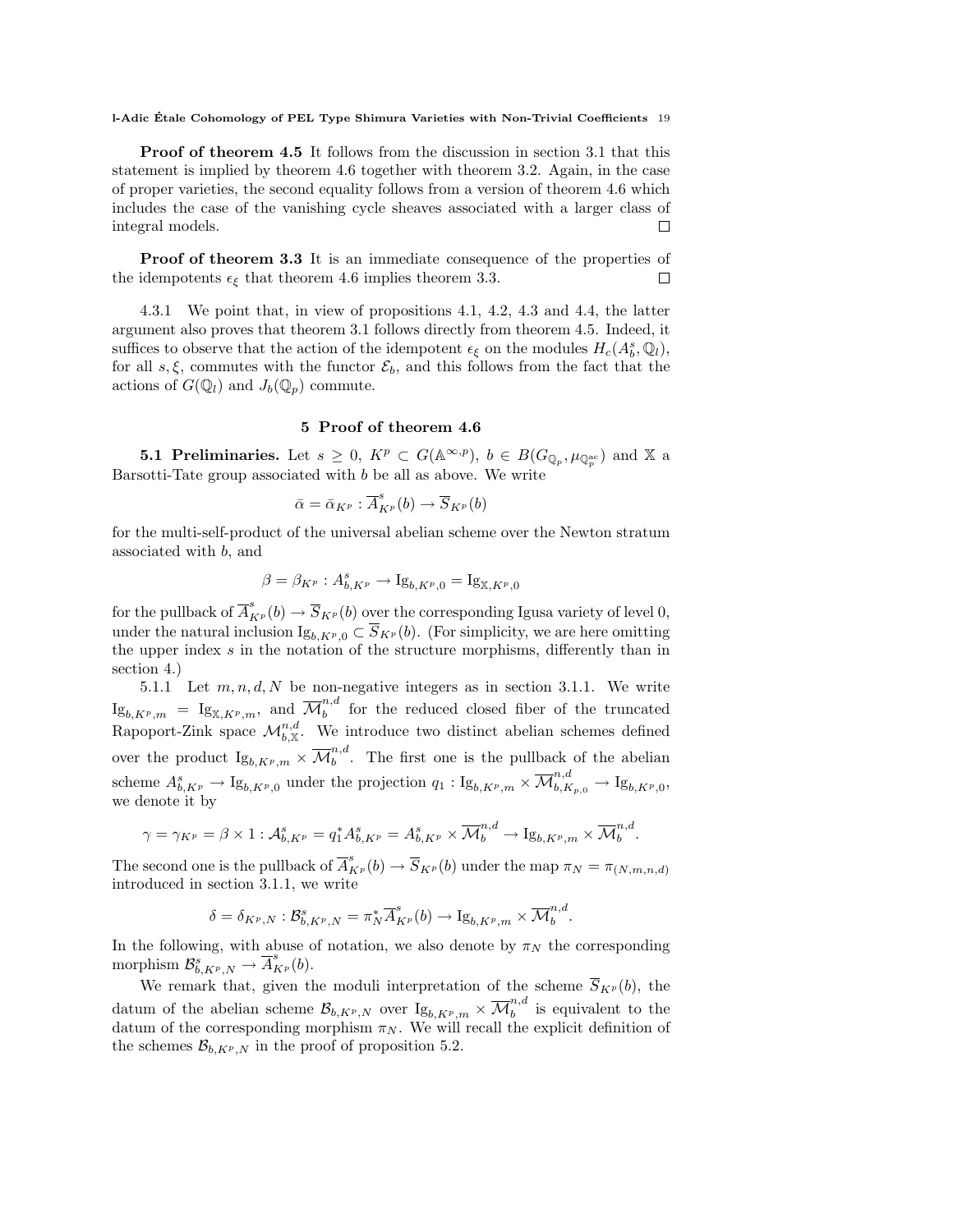5.1.2 To extend the previous definitions to the cases of general levels  $K$ , of the form  $K = K^p K_p$  as in section 2.1.3, we consider the morphisms  $1 \times g_{K_p}$ :  ${\rm Ig}_{b,K^p,m}\times\overline{\mathcal M}_{b,K_p}^{n,d}\,\to\,{\rm Ig}_{b,K^p,m}\times\overline{\mathcal M}_{b}^{n,d}$  $b^{n,d}$ , where  $g_{K_p} : \overline{\mathcal{M}}^{n,d}_{b,K_p} \to \overline{\mathcal{M}}^{n,d}_b$  denote the natural projections associated with the change of level. (For each  $n, d$ , we denote by  $\overline{\mathcal{M}}_{h,K}^{n,d}$  ${}_{b,K_p}^{n,d}$  the pullback over  $\overline{\mathcal{M}}_b^{n,d}$  of the cover  $\overline{\mathcal{M}}_{b,K_p} \to \overline{\mathcal{M}}_b$ .) For each level K, we define

$$
\gamma_K: \mathcal{A}^s_{b,K} = A^s_{b,K^p} \times \overline{\mathcal{M}}^{n,d}_{b,K_p} \to \mathrm{Ig}_{b,K^p,m} \times \overline{\mathcal{M}}^{n,d}_{b,K_p}
$$

and

$$
\delta_K = \delta_{K,N}: \mathcal{B}_{b,K}^s \to \mathrm{Ig}_{b,K^p,m} \times \overline{\mathcal{M}}_{b,K_p}^{n,d}
$$

respectively as the pullbacks of  $\gamma_{K^p}$  and  $\delta_{K^p,N}$  under the map  $1 \times g_{K_p}$ . With abuse of notations, we denote the natural projections  $\mathcal{A}_{b,K}^s \to \mathcal{A}_{b,K^p}^s$  and  $\mathcal{B}_{b,K}^s \to \mathcal{B}_{b,K^p}^s$ also by  $g_{K_p}$ .

We recall that, for all level K,  $\bar{\alpha}_K : \bar{A}^s_K(b) \to \bar{S}_K(b)$  denotes the pullback of  $\bar{\alpha} = \bar{\alpha}_{K^p}$  under the map  $f_{K_p}: S_K(b) \to S_{K^p}(b)$ . In the following, we also write  $f_{K_p}$  for the associated projection  $\overline{A}_K^s(b) \to \overline{A}_{K^p}^s(b)$ .

5.1.3 We observe that, for all levels K, the schemes  $\overline{A}_{K}^{s}(b)$  arise as the special fiber of integral abelian schemes, namely (the restriction of) the corresponding multi-self-products of the universal abelian schemes over the integral models of the Shimura varieties. The same does not hold for the abelian schemes  $\mathcal{A}_{b,K}^s$  and  $\mathcal{B}_{b,K}^s$ , which are defined only in positive characteristic. In particular, while over  $\overline{A}_{K}^{s}(b)$  it is only natural to consider the vanishing cycle sheaves associated with the corresponding integral abelian schemes in characteristic zero, the analogous construction is not available over  $\mathcal{A}_{b,K}^s$  and  $\mathcal{B}_{b,K}^s$ . Instead, we consider the pullbacks over  $\mathcal{A}_{b,K}^s$  and  $\mathcal{B}_{b,K}^s$  of the vanishing cycle sheaves associated with the Rapoport-Zink space of the same level. To explain such a choice, we observe that if appropriate integral abelian schemes existed (and indeed, Serre-Tate theorem implies that the datum of the universal Barsotti-Tate group over  $\mathcal{M}_{b,K}$  formally locally defines such lifts), then the associated vanishing cycle sheaves over  $\mathcal{A}_{b,K}^s$  and  $\mathcal{B}_{b,K}^s$  would tautologically agree with pullbacks of those associated with the Rapoport-Zink spaces.

# **5.2 Proof.** We deduce theorem 4.6 from the following two results.

**Proposition 5.1** Maintaining the above notations. There is a system of  $W_{E_n}$   $\times$  $S<sub>s</sub>$ -quasi-isomorphisms of complexes

$$
\pi_N^*(R\Psi_\eta^S Rf_{K_p\,*}(R\alpha_{K\,*}(\mathbb{Q}_l^{\mathrm{ac}}))_{|\overline{S}(b)_{k^{\mathrm{ac}}})}\cong R\delta_N{}_*\delta_N^*(q_2^*R\Psi_\eta^{\mathcal{M}}Rg_{K_p\,*}(\mathbb{Q}_l^{\mathrm{ac}})),
$$

indexed by quadruples  $(N, m, n, d)$ , such that, as  $(N, m, n, d)$  varies, they are compatible under the pullback by the projections among the Igusa varieties, the inclusion among the truncated Rapoport-Zink spaces, and the action of  $J_b(\mathbb{Q}_p)^{\dagger}$ . They are also compatible under pullback by the action of  $G(\mathbb{Q}_p)^{\dagger}$ , as the level K varies.

**Proposition 5.2** Maintaining the above notations. There is a system of  $W_{E_{\nu}} \times$  $S<sub>s</sub>$ -quasi-isomorphisms of complexes

$$
R\delta_{N*}\delta_N^*(q_2^*R\Psi_{\eta}^{\mathcal{M}}Rg_{K_p*}(\mathbb{Q}_l^{\mathrm{ac}}))\cong q_1^*(R\alpha_{K^p*}(\mathbb{Q}_l^{\mathrm{ac}})_{|Ig_0})\otimes q_2^*(R\Psi_{\eta}^{\mathcal{M}}Rg_{K_p*}(\mathbb{Q}_l^{\mathrm{ac}})),
$$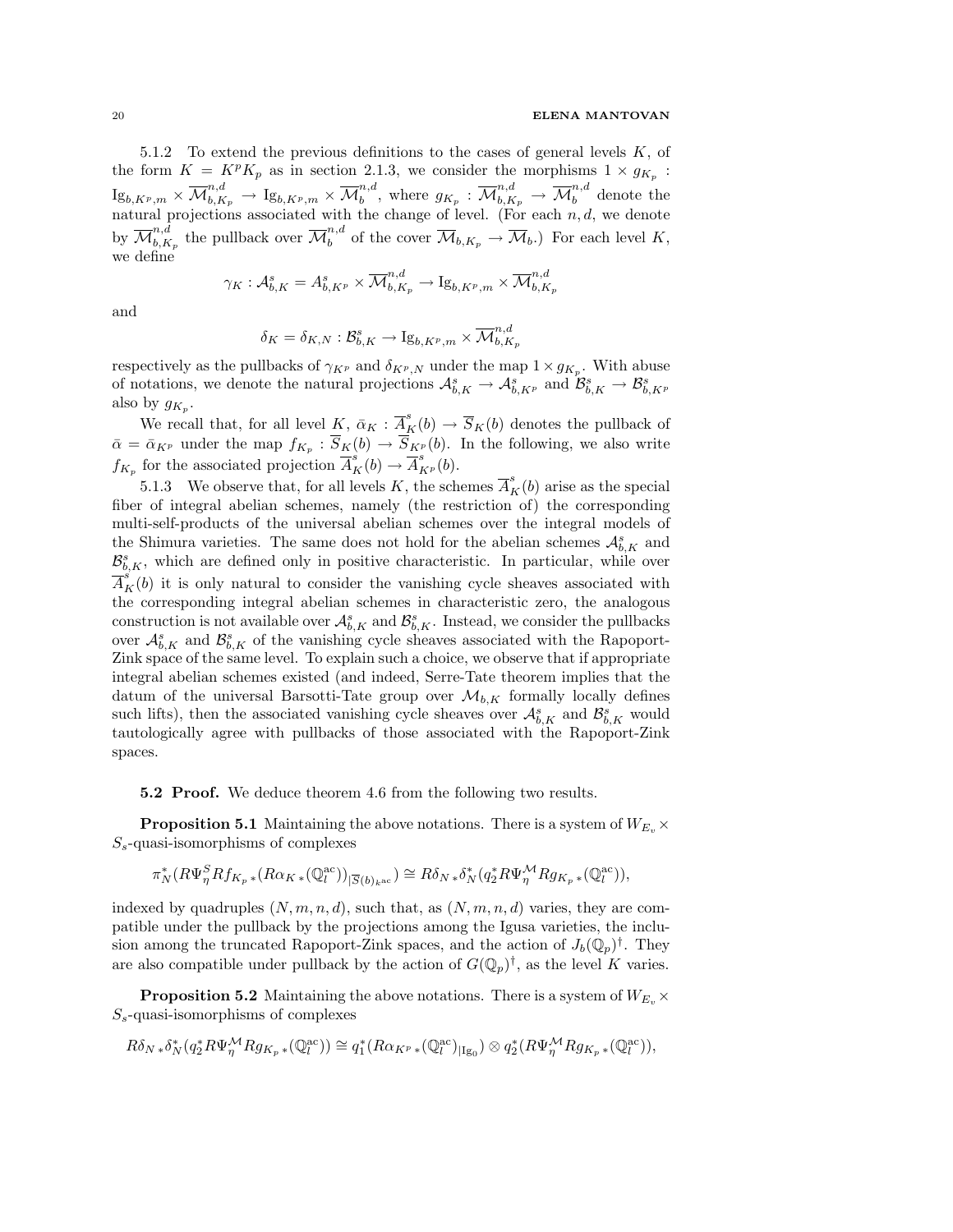indexed by quadruples  $(N, m, n, d)$ , such that, as  $(N, m, n, d)$  varies, they are compatible under the pullback by the projections among the Igusa varieties, the inclusion among the truncated Rapoport-Zink spaces, and the action of  $J_b(\mathbb{Q}_p)^{\dagger}$ . They are also compatible under pullback by the action of  $G(\mathbb{Q}_p)^{\dagger}$ , as the level K varies.

Proof of theorem 4.6 The system of quasi-isomorphisms in the statement is the composition of those appearing in propositions 5.1 and 5.2.  $\Box$ 

**Proof of proposition 5.1** It follows from the fact that the vanishing cycle functor commutes with derived pushforward ([1], Corollary 4.2, p.548; [2], Corollary 2.3, p. 373) that

$$
\pi_N^*(R\Psi_{\eta}^S Rf_{K_p *}(R\alpha_{K *}(\mathbb{Q}_l^{\text{ac}}))) \cong \pi_N^*(R\Psi_{\eta}^S R\alpha_{K^p *}(Rf_{K_p *}(\mathbb{Q}_l^{\text{ac}}))) \cong \pi_N^*(R\bar{\alpha}_{K^p} * R\Psi_{\eta}^A(Rf_{K_p *}(\mathbb{Q}_l^{\text{ac}}))),
$$

and from the Proper Base Change Theorem ([14], Corollary 2.3, pp. 223-224) that

$$
\pi_N^*(R\bar{\alpha}_{K^p} * R\Psi_{\eta}^A(Rf_{K_p} * (\mathbb{Q}_l^{\mathrm{ac}}))) \cong R\delta_{N, K^p} * (\pi_N^* R\Psi_{\eta}^A(Rf_{K_p} * (\mathbb{Q}_l^{\mathrm{ac}}))).
$$

(Here above, and through out the rest of the proof, for  $\mathcal L$  a sheaf defined over  $\overline{S}_{K^p} \times k^{\text{ac}}$ , we write  $\pi_N^* \mathcal{L}$  to mean  $\pi_N^* (\mathcal{L}_{|\overline{S}(b)_{k^{\text{ac}}}})$ , where  $\overline{S}(b)_{k^{\text{ac}}} = \overline{S}_{K^p}(b) \times k^{\text{ac}} \subset$  $\overline{S}_{K^p}\times k^{\mathrm{ac}}$ .)

Let  $q_2^* R \Psi_{\eta}^{\mathcal{M}}(Rg_{K_p \ast}(\mathbb{Q}_l^{\text{ac}})) \cong \pi_N^* R \Psi_{\eta}^S(Rf_{K_p \ast}(\mathbb{Q}_l^{\text{ac}}))$  denote the compatible system of  $W_{E_v}$ -quasi-isomorphisms in Theorem 3 ([13], Proposition 21, p. 605). It yields a system of quasi-isomorphisms

 $R\delta_N * \delta_N^*(q_2^* R \Psi_\eta^{\mathcal{M}} R g_{K_p} * (\mathbb{Q}_l^{\mathsf{ac}})) \cong R\delta_N * \delta_N^*(\pi_N^* R \Psi_\eta^S(R f_{K_p} * (\mathbb{Q}_l^{\mathsf{ac}}))).$ 

On the other hand, the equality  $\pi_N \circ \delta_N = \bar{\alpha} \circ \pi_N$  implies

$$
R\delta_{N\; *} \delta_N^*(\pi_N^*R\Psi_\eta^S(Rf_{K_p\; *}(\mathbb{Q}_l^{\mathrm{ac}})))\cong R\delta_{N\; *}(\pi_N^*\bar{\alpha}_{K_p}^*R\Psi_\eta^S(Rf_{K_p\; *}(\mathbb{Q}_l^{\mathrm{ac}}))).
$$

Thus, in order to conclude, it suffices to prove

$$
R\Psi_{\eta}^{A}(Rf_{K_p\,*}(\mathbb{Q}_l^{\rm ac}))\cong\bar{\alpha}_{K_p}^*R\Psi_{\eta}^{S}(Rf_{K_p\,*}(\mathbb{Q}_l^{\rm ac}))).
$$

We recall that given a morphism of  $W(k^{\text{ac}})$ -formal schemes which are locally of finite type, if the morphism is smooth then the associated map between the vanishing cycles of the trivial l-adic sheaf is a quasi-isomorphism ([12], Proposition 2.26, p. 235; [7], Lemma II.5.6, p.47). We apply this result to the (smooth)  $\mathcal{O}_{E_v}$ morphisms  $\alpha_K : A_K^s \to S_K$ , for all levels K (not just  $K = K^p K_{p,0}$ ). By combining this with the pertinent instances of the Proper Base Change Theorem and the fact that the vanishing cycle functor commutes with derived pushforward, we obtain the following chain of quasi-isomorphisms

$$
R\Psi_{\eta}^A(Rf_{K_p *}(\mathbb{Q}_l^{\mathrm{ac}})) \cong Rf_{K_p *}(R\Psi_{\eta}^{A_K}(\mathbb{Q}_l^{\mathrm{ac}})) \cong Rf_{K_p *}(\bar{\alpha}_K^* R\Psi_{\eta}^{S_K}(\mathbb{Q}_l^{\mathrm{ac}}))
$$
  

$$
\cong \bar{\alpha}_{K^p}^* Rf_{K_p *}(R\Psi_{\eta}^{S_K}(\mathbb{Q}_l^{\mathrm{ac}})) \cong \bar{\alpha}_{K^p}^* R\Psi_{\eta}^{S}(Rf_{K_p *}(\mathbb{Q}_l^{\mathrm{ac}})).
$$

Finally, it is an immediate consequence of the functoriality of the above constructions and of the compatibility among the quasi-isomorphisms in Theorem 3 that the resulting system of quasi-isomorphisms, as  $N, m, n, d$  and K vary, has the required properties.

We remark that given the general statement of Theorem 3 ([13], Proposition 21, p. 605), this proof holds also for the vanishing cycle sheaves associated with the larger class of integral models considered in [13]. $\Box$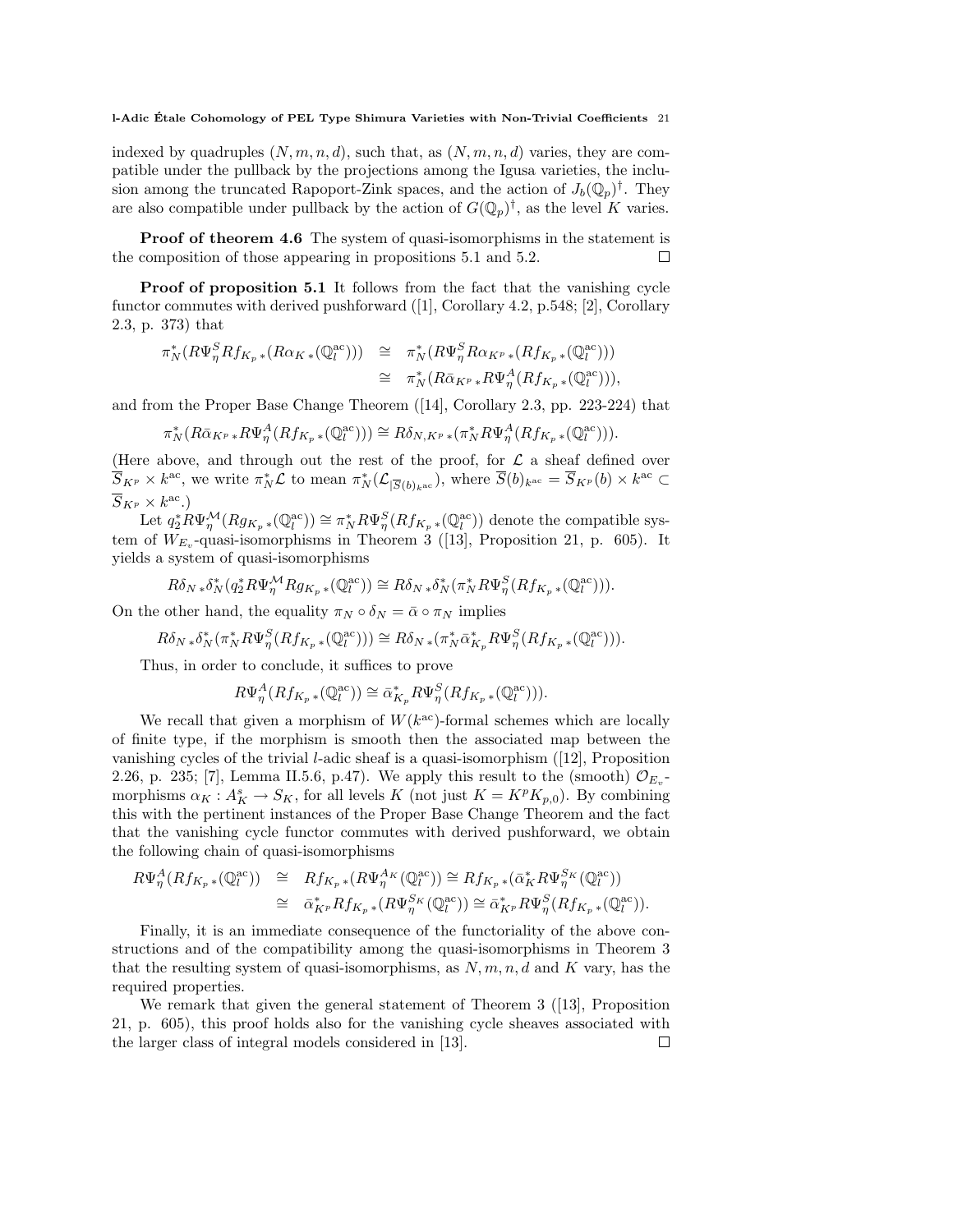**Proof of proposition 5.2** We deduce from the Künneth formula, applied to the morphism  $\gamma = \beta \times 1$ , that

$$
q_1^*(R\alpha_{K^p}*(\mathbb{Q}_l^{\mathrm{ac}})|_{Ig_0}) \otimes q_2^*(R\Psi_{\eta}^{\mathcal{M}} Rg_{K_p}*(\mathbb{Q}_l^{\mathrm{ac}})) \cong
$$
  
\n
$$
\cong q_1^*(R\beta_{K^p}*(\mathbb{Q}_l^{\mathrm{ac}})) \otimes q_2^*(R\Psi_{\eta}^{\mathcal{M}} Rg_{K_p}*(\mathbb{Q}_l^{\mathrm{ac}}))
$$
  
\n
$$
\cong R\gamma_{K^p}*\gamma_{K^p}^*(q_1^*(\mathbb{Q}_l^{\mathrm{ac}}) \otimes q_2^*(R\Psi_{\eta}^{\mathcal{M}} Rg_{K_p}*(\mathbb{Q}_l^{\mathrm{ac}})))
$$
  
\n
$$
\cong R\gamma_{K^p}*\gamma_{K^p}^*(q_2^*(R\Psi_{\eta}^{\mathcal{M}} Rg_{K_p}*(\mathbb{Q}_l^{\mathrm{ac}}))).
$$

Thus, it suffices to establish that, for any compatible system of lisse  $\epsilon$ tale ladic sheaves  $\mathcal{F} = \mathcal{F}_{m,n,d}$ , defined over the products  $I_{\mathcal{S}_{X,K^p,m}} \times \overline{\mathcal{M}}_b^{n,d}$  $\binom{n}{b}$ , there exists a compatible system of quasi-isomorphisms

$$
R\delta_{N*}\delta_N^*\mathcal{F} \cong R\gamma_*\gamma^*\mathcal{F},
$$

indexed by quadruples  $(N, m, n, d)$ . Indeed, the existence of such a system of quasiisomorphisms applied to the sheaves  $\mathcal{F} = q_2^*(R\Psi_{\eta}^{\mathcal{M}} Rg_{K_p \ast}(\mathbb{Q}_l^{\text{ac}}))$ , for each level  $K_p$ , implies the statement. (We remark that this holds also for the vanishing cycle sheaves associated with the larger class of integral models considered in [13].)

We recall that for any  $K^p, m, n, d, N$  (with m, N sufficiently large with respect to d),  $\gamma$  :  $\mathcal{A}^s \to \mathrm{Ig}_{K^p,m} \times \overline{\mathcal{M}}^{n,d}$  and  $\delta_N : \mathcal{B}_N^s \to \mathrm{Ig}_{K^p,m} \times \overline{\mathcal{M}}^{n,d}$  are abelian schemes constructed via two different pullbacks from the universal abelian scheme over the reduction of the corresponding Shimura variety. We remark that while  $\mathcal{A}^s$ depends only on the indexes  $K^p, m, n, d$ , the scheme  $\mathcal{B}_N^s$  depends also on a choice of a sufficiently large integer N. In fact,  $\mathcal{B}_N^s$  is defined via pullback under the morphism  $\pi_N = \pi_{(N,m,n,d)}$ . Furthermore, as we already remarked, the datum of the morphism  $\pi_{(N,m,n,d)} : \mathrm{Ig}_{K^p,m} \times \overline{\mathcal{M}}^{n,d} \to \overline{S}_{K^p}(b)$  is equivalent to that of the abelian scheme  $\mathcal{B}_N$  over  $I_{\mathcal{S}_{K^p,m}} \times \overline{\mathcal{M}}^{n,d}$ .

We recall the definition of  $\mathcal{B}_N$ , for any quintuple  $(K^p, m, n, d, N)$ . Let q denote the cardinality of the residue field k of E, and  $F: \mathcal{A} \to \mathcal{A}^{(q)}$  the  $(\log_p q)$ -th power of the Frobenius morphism on A. Let  $\beta : \mathbb{X} \to \mathcal{H}$  denote (the pullback of) the universal quasi-isogeny over the Rapoport-Zink space  $\overline{\mathcal{M}}$ , and  $j_m : \mathbb{X}[p^m] \to H^{sp}[p^m]$  denote (the pullback of) the universal Igusa structure of level  $m$  on the Barsotti-Tate group  $H = \overline{A[p^{\infty}]} / C_{\mathbb{X}}$ . It follows from the definition of the truncated Rapoport-Zink spaces that the restriction of  $\beta$  to  $\overline{\mathcal{M}}^{n,d}$  satisfies the conditions that  $p^n\beta$  is an isogeny and ker $(p^n\beta) \subset \mathbb{X}[p^d]$ . Further more, in [13] (Lemma 8, p. 591-592) we proved that, given N sufficiently large with respect to d and  $m \geq d$ , the Igusa structure  $j_m$  induces an isomorphisms of truncated Barsotti-Tate groups

$$
j_m^{(q^N)} = f_N \circ j_{m \,|\mathbb{X}[p^d]} : \mathbb{X}[p^d] \cong H^{sp}[p^d] \cong H^{(q^N)}[p^d].
$$

We define  $\mathcal{B}_N = \pi_N^* \mathcal{A}$  as the quotient of  $\mathcal{A}^{(q^N)}$  by the finite flat group scheme

$$
j_m^{(q^N)}(\ker(p^n\beta)) \subset \mathcal{A}^{(q^N)}[p^d]
$$

([13], Proposition 9, p. 592). It follows from the definition that  $\mathcal{B}_N$  comes equipped with a p-power isogeny  $\psi_N$  :  $\mathcal{A}^{(q^N)} \to \mathcal{B}_N$ . We remark that it is an immediate consequence of the construction that, as the indexes  $K^p$ ,  $m$ ,  $d$  vary, the corresponding pairs  $(\mathcal{B}_N, \psi_N)$  agree under pullback by the projections among Igusa varieties and the inclusions among truncated Rapoport-Zink spaces. As  $n$  varies, the pairs  $(\mathcal{B}_N, \psi_N)$  agree under pullback only after composing  $\psi_N$  with the appropriate power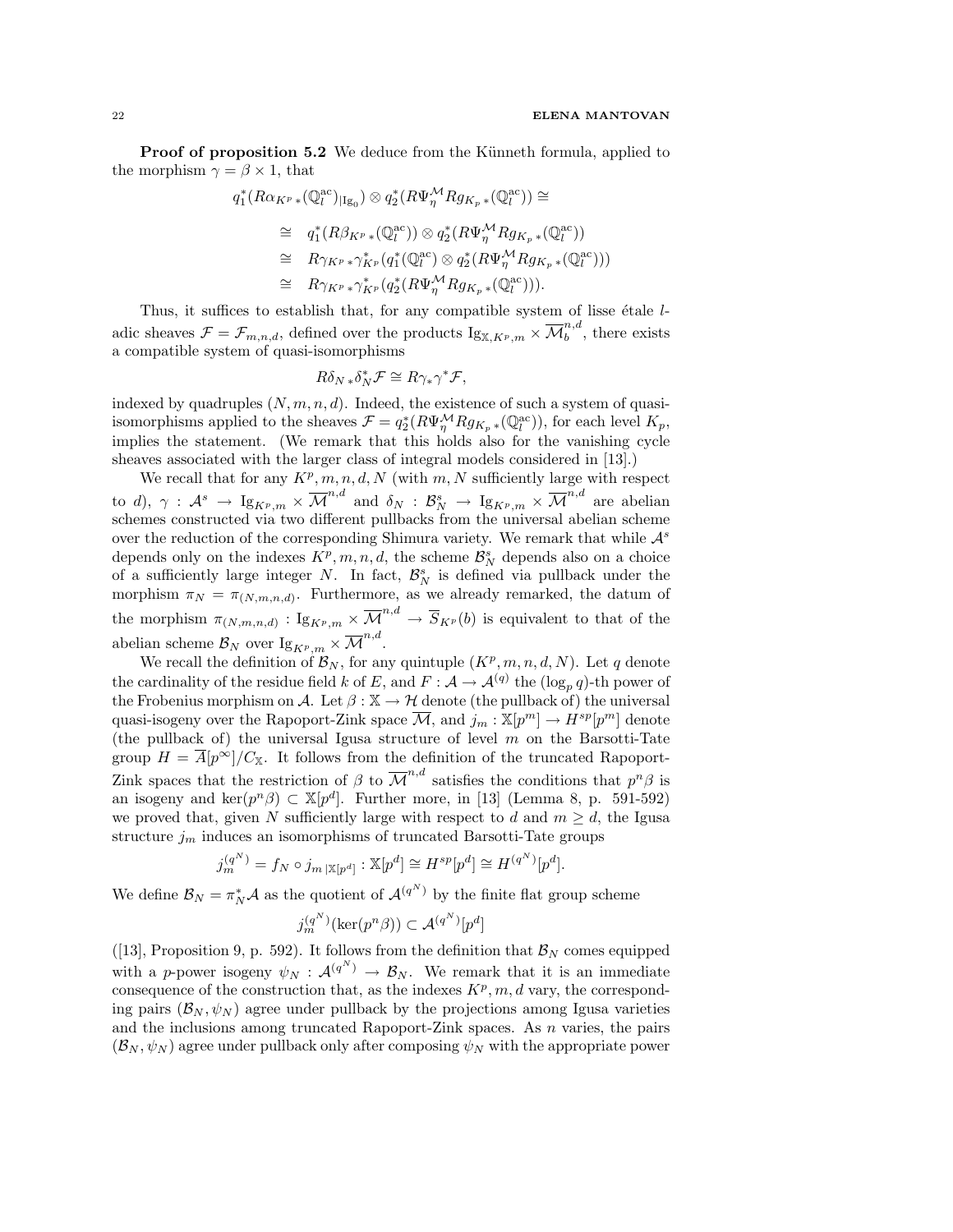of p, i.e. after replacing  $\psi_N$  by the quasi-isogeny  $p^{-n}\psi_N$ . Finally, as N vary, the data  $(\mathcal{B}_N, \psi_N)$  agree under pullback by the appropriate power of Frobenius, i.e. for each N there is a canonical identification between  $(\mathcal{B}_{N+1}, \psi_{N+1})$  and  $(\mathcal{B}_{N}^{(q)}, \psi_{N}^{(q)})$ .

For any  $s \geq 1$ , we define  $\phi_N = \psi_N^s \circ F^N : \mathcal{A}^s \to \mathcal{B}_N^s$ . It is an easy observation that the morphisms  $\phi_N$  are p-power isogenies of abelian schemes over  ${\rm Ig}_{K^p,m}\times \overline{\mathcal M}^{n,d},$ for all indexes  $K^p, m, n, d, N$ , and that they are obviously  $S_s$ -equivariant.

Let  $\mathcal{F} = \mathcal{F}_{m,n,d}$  be a compatible system of lisse étale *l*-adic sheaves over the  $\text{products } \text{Ig}_{\mathbb{X},K^p,m} \times \overline{\mathcal{M}}^{n,d}_b$  $b^{n,a}$ . Then, for each set of indexes, the isogeny  $\phi_N$  induces a morphism of complexes

$$
\phi_{N*}: R\gamma_*\gamma^* \mathcal{F} \to R\delta_{N*}\delta_N^* \mathcal{F},
$$

which are quasi-isomorphisms since  $\phi_N$  are p-power isogenies and  $l \neq p$ . Moreover, it follows from the above discussion that after composing each  $\phi_{N*}$  with  $\sigma^{-N \log_p q} p^{-n}$ , we obtain a compatible system of quasi-isomorphisms  $R\gamma_*\gamma^* \mathcal{F} \cong$  $R\delta_N*\delta_N^*\mathcal{F}$  with the required properties (here,  $\sigma$  denotes the natural action of Frobenius of  $k$  on the complexes).  $\Box$ 

5.3 Remark. We conclude this paper with a brief remark aimed to clarify the proof of theorem 4.6 and its relation to the results in [13] (namely, to Theorem 3). To do so, we explain our approach from a different point of view.

Let us consider a proof of theorem 4.6 which deals with the special case of levels K which are maximal compact at p, i.e.  $K = K^p K_{p,0}$ , and the general case, i.e.  $K = K^p K_p$  for  $K_p \subset K_{p,0}$ , separately. This new approach is not essentially different from our previous one. Indeed, in the case of levels  $K = K^p K_{p,0}$ , theorem 4.6 simply states the existence of a compatible system of  $W_{E_v}$ -quasi-isomorphism of complexes

$$
\pi_N^*(R\bar{\alpha}_{K^p \ast}(\mathbb{Q}_l^{\mathrm{ac}}))_{|\overline{S}(b)_{k^{\mathrm{ac}}}} \cong q_1^*(R\bar{\alpha}_{K^p \ast}(\mathbb{Q}_l^{\mathrm{ac}})_{|\mathrm{Ig}_0}) \otimes q_2^*(\mathbb{Q}_l^{\mathrm{ac}}).
$$

This amounts to comparing the étale cohomology with constant  $l$ -adic coefficients of two abelian schemes in positive characteristic. The statement follows directly from the corresponding special case of proposition 5.2 and from the first half of the proof of proposition 5.1. In particular, for these levels, the pertinent vanishing cycle sheaves are trivial and the results do not rely on Theorem 3. Subsequently, given theorem 4.6 in the special case, in order to extend that result to the general case, we need to establish the general statements of propositions 5.1 and 5.2. In the case of proposition 5.2, the general statement follows immediately from its special case via Proper Base Change. The same it is not true for proposition 5.1, and in the second half of the proof of proposition 5.1 we rely on the theory of vanishing cycles to deduce the general statement of proposition 5.1 from Theorem 3.

In particular, the more general version of theorem 4.6 which is required to deduce the second statement in theorem 4.5 (under the assumption that the Shimura varieties are proper) follows directly from the corresponding version of Theorem 3 ([13], Proposition 21, p. 605).

#### References

- 1. Berkovich, V. Vanishing cycles for formal schemes. Invent. Math. 115 (1994), no. 3, 539–571.
- 2. Berkovich, V. Vanishing cycles for formal schemes. II. Invent. Math. 125 (1996), no. 2, 367–390.
- 3. Berkovich, V. Étale cohomology for non-Archimedean analytic spaces. Inst. Hautes Études Sci. Publ. Math. No. 78 (1993), 5–161.